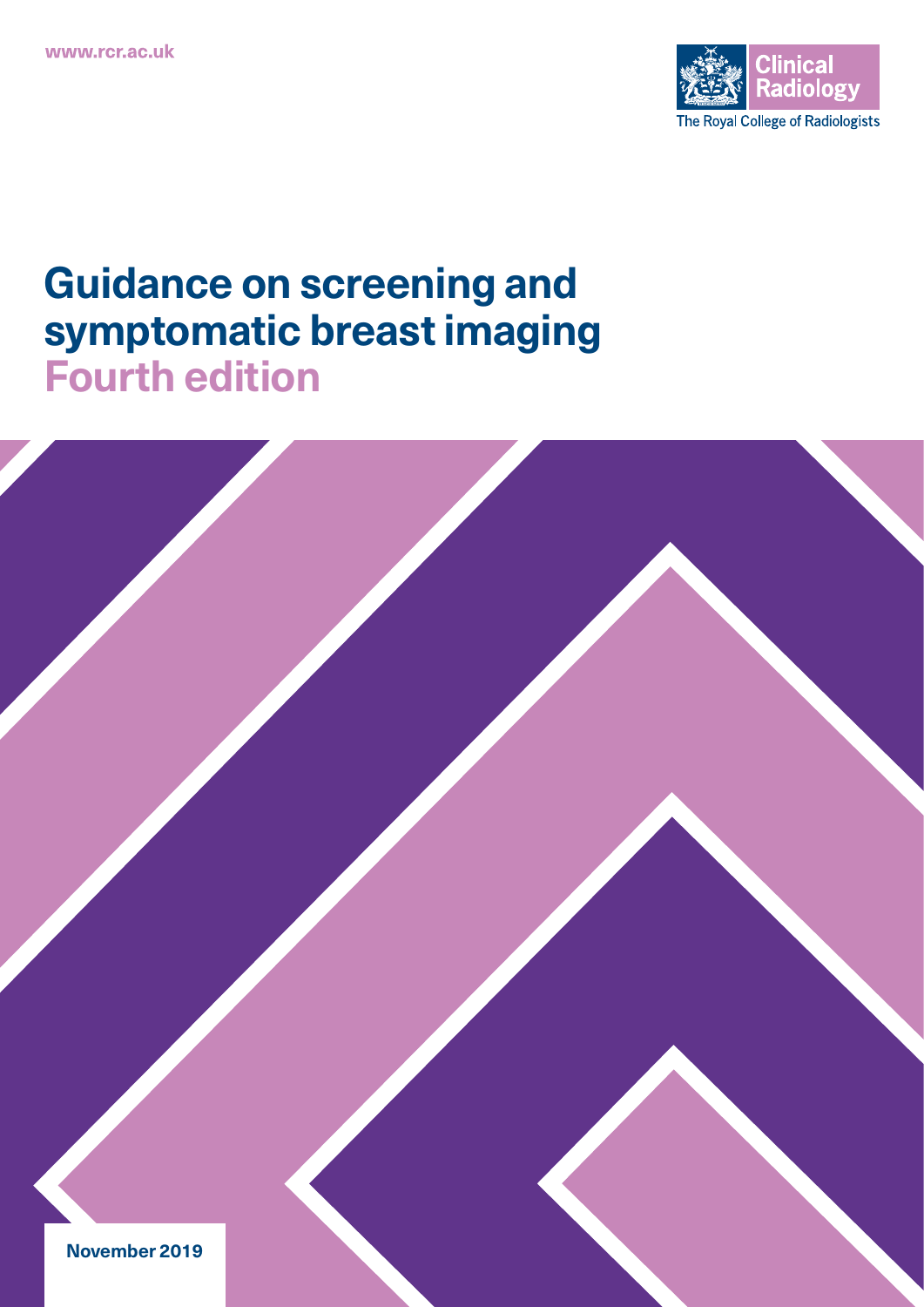# **Contents**

| <b>Foreword</b>                                                 | 3  |
|-----------------------------------------------------------------|----|
| <b>Introduction</b>                                             | 4  |
| 1. Investigation of breast symptoms                             | 5  |
| <b>2. Population screening</b>                                  | 8  |
| 3. Higher risk and risk-adapted screening                       | 9  |
| <b>4. Screening assessment</b>                                  | 11 |
| 5. Staging of breast cancer                                     | 12 |
| 6. Monitoring of response to neoadjuvant drug treatment         | 14 |
| 7. Imaging follow-up after breast cancer treatment              | 14 |
| 8. Assessment and follow-up of metastatic disease               | 16 |
| <b>References</b>                                               | 17 |
| <b>Appendix 1. Classification of imaging findings</b>           | 20 |
| <b>Appendix 2. Breast MRI protocol and reporting guidelines</b> | 21 |
| <b>Appendix 3. Radiation risks in mammography</b>               | 22 |
| <b>Appendix 4. Professional standards</b>                       | 23 |
| <b>Terminology</b>                                              | 26 |
| <b>Acknowledgements</b>                                         | 26 |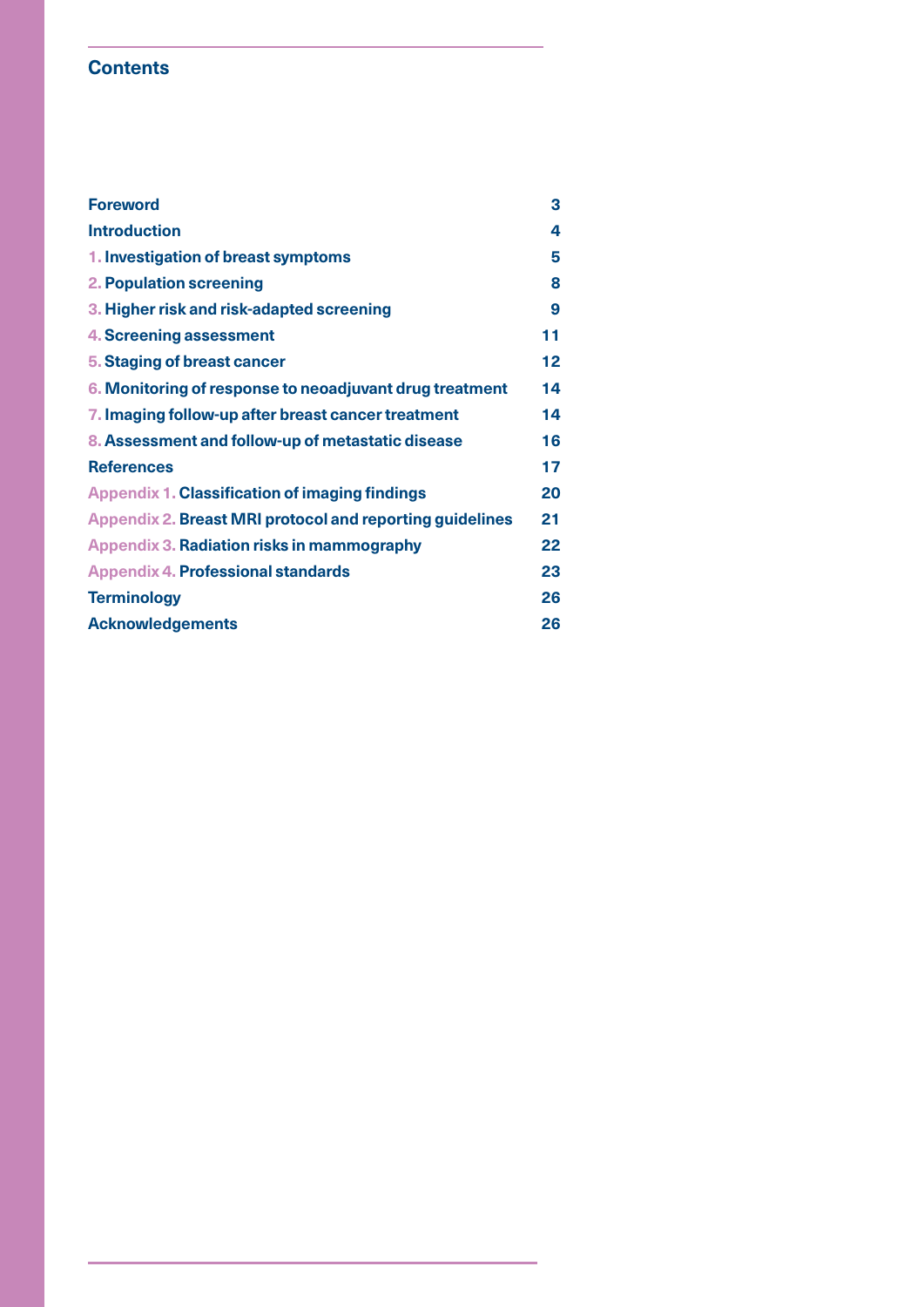# <span id="page-2-0"></span>**Foreword**

This fourth edition of *Guidance on Screening and Symptomatic Breast Imaging* is an update on the previous three editions, published in 1999, 2003 and 2013. It reflects the significant advances in technology and the role of imaging, imageguided diagnosis and intervention in the six years since the previous publication. The ongoing changes in the NHS Breast Screening Programme, risk-adapted and higher risk screening, indications for MRI and CT staging as well as postcancer surveillance rationale are highlighted. The radiation risks associated with mammography are included in an appendix and can be used to provide the patient information required under IR(ME)R 2017.

I am extremely grateful to Dr Anthony Maxwell and members of the British Society of Breast Radiology for their help in revising and updating this guidance.

*Dr Caroline Rubin* 

Vice-President, Faculty of Clinical Radiology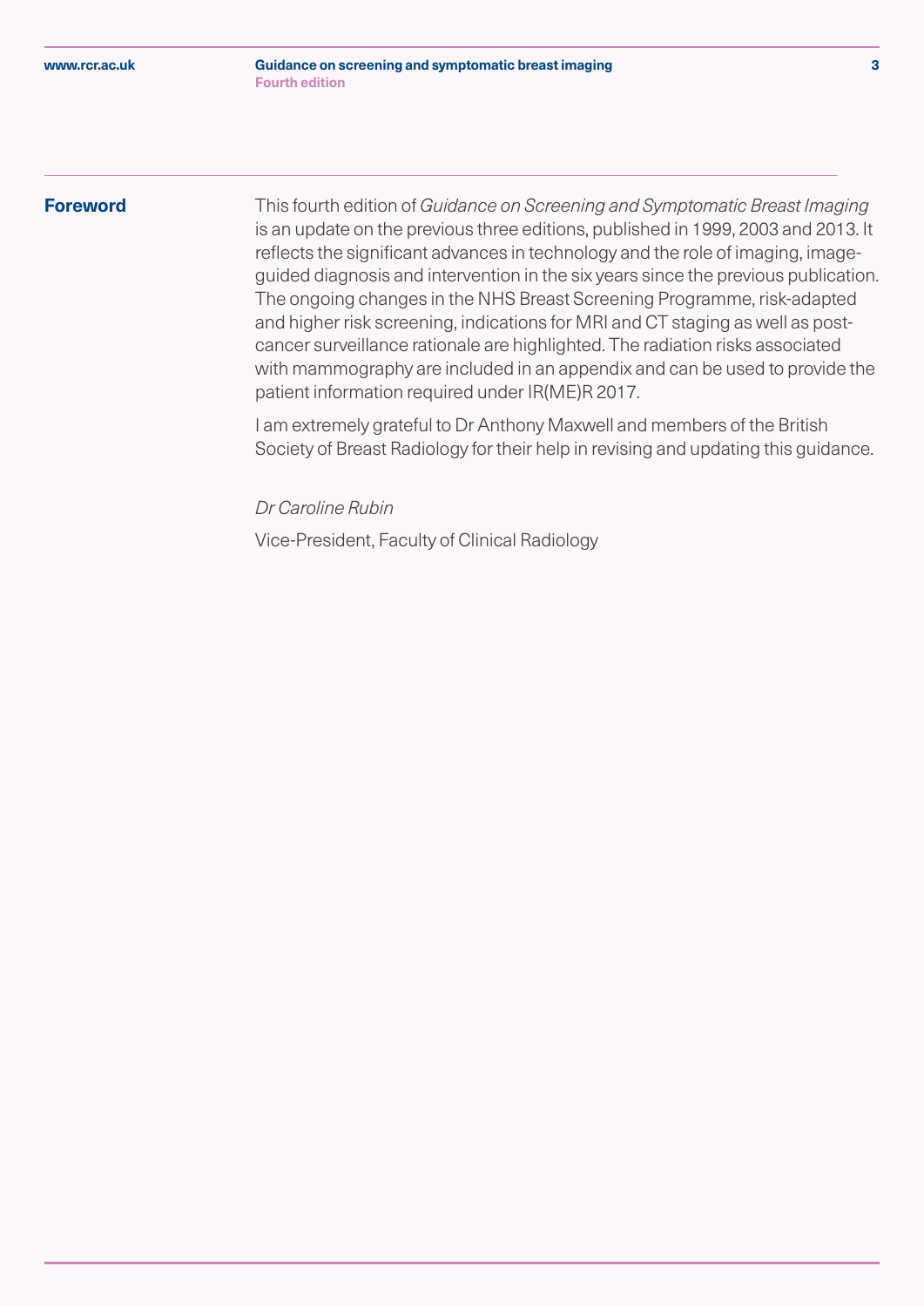# <span id="page-3-0"></span>**Introduction**

This document replaces the RCR's previous *Guidance on Screening and Symptomatic Breast Imaging, Third Edition* (BFCR(13)5), which is now withdrawn. Significant changes have occurred in screening, the investigation of patients with suspected breast disease and the treatment of patients with breast cancer since the last edition, necessitating a complete revision of the guidance. This now includes recommendations for the investigation of patients presenting with breast symptoms.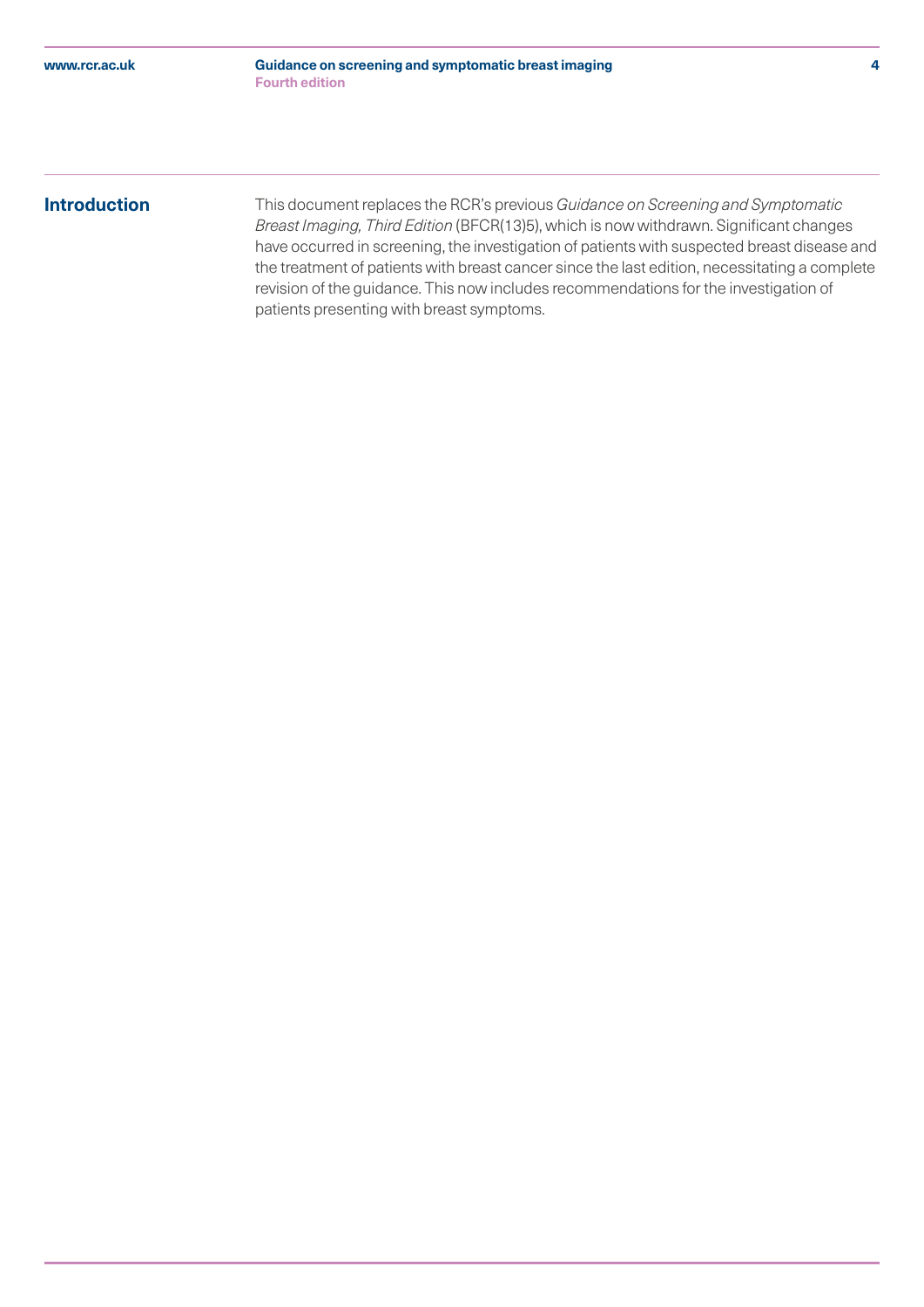# <span id="page-4-0"></span>**1. Investigation of breast symptoms**

 Diagnostic assessment of patients with breast symptoms is based on 'triple assessment' (clinical assessment, imaging and needle biopsy).<sup>1</sup> The tests used in each case are determined by the symptoms, clinical findings and age of the patient.

Breast imaging facilities should include digital mammography and high frequency ultrasound with probes suitable for breast imaging (12 MHz or more). The technical quality of mammography should be equivalent to that in the National Health Service Breast Screening Programme (NHSBSP). Digital breast tomosynthesis (DBT) and contrastenhanced spectral mammography (CESM) may also be used in the symptomatic setting, where available.

# **Imaging assessment**

- Imaging should be carried out by suitably trained members of the multidisciplinary team.
- § Ultrasound is the firstline imaging modality of choice in women aged <40 years and during pregnancy and lactation. Imaging in pregnant and lactating patients is difficult to interpret and a lower threshold should be used for clinical and imaging follow-up and/or biopsy.
- § Mammography is the firstline imaging modality of choice in women aged 40 years or over, with the addition of ultrasound as indicated.
- Mammography should be performed on all patients with confirmed malignancy, irrespective of age.
- § Mammography should be performed on patients aged 35–39 years with clinically suspicious findings (P4 or P5) and/or ultrasonically suspicious (U4 or U5) findings, preferably prior to biopsy.
- § Mammography should include mediolateral oblique (MLO) and craniocaudal (CC) views of each breast.
- If a suspicious abnormality is identified on mammography it may be helpful to perform further mammographic views (magnification, compression or digital breast tomosynthesis [DBT]) to help characterise the abnormality.
- DBT or CESM may be used as a firstline investigation instead of mammography in women with clinically suspicious findings, especially in younger women who are more likely to have dense breasts, according to local protocols.
- The level of suspicion for malignancy should be recorded using the British Society of Breast Radiology (BSBR, previously the Royal College of Radiologists Breast Group) imaging classification U1–U5 and M1–M5 (Appendix 1).
- Ultrasound of the axilla should be carried out in all patients when malignancy is suspected or confirmed. If lymph nodes showing abnormal morphology on ultrasound are found, tissue sampling of at least one abnormal node should be performed under ultrasound guidance. There is no agreed threshold for cortical thickness, this varying from 2 to 4 mm between centres, although most use between 2.3 and 3 mm. The threshold should be determined locally and audited to achieve a suitable balance between resultant axillary clearances for low-volume disease without prior surgical sentinel lymph node biopsy (with a low threshold cortical thickness) and excessive numbers of axillary clearances as second operations (with a high threshold cortical thickness). The imaging report should document the number of abnormal nodes.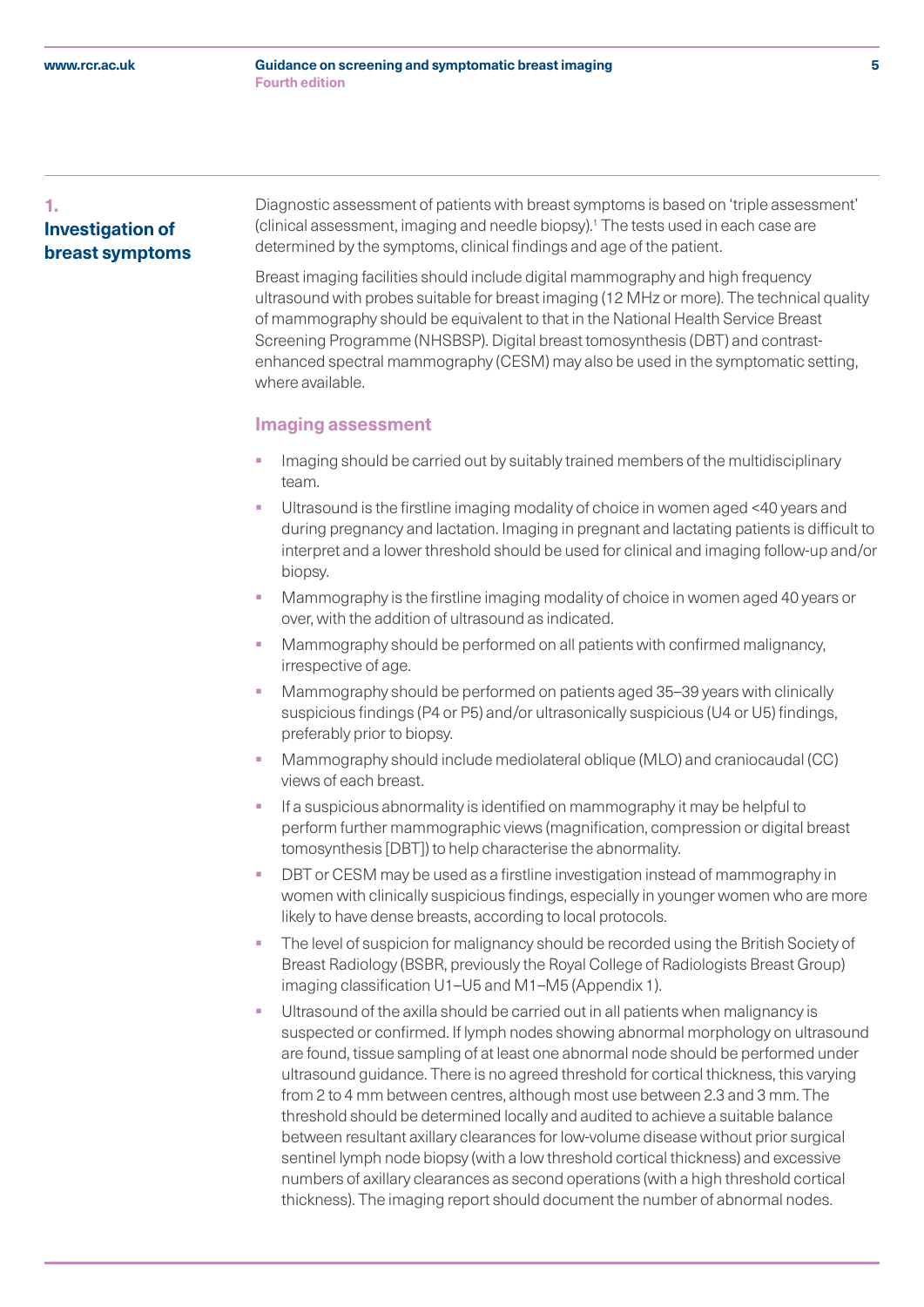# **Needle biopsy**

- § Clinical and imaging work-up should be completed before needle biopsy is performed.
- § Breast needle biopsies should be performed under image guidance ultrasound or X-ray (stereotaxis or tomosynthesis) guided.
- § Core biopsy of both breast lesions and axillary lymph nodes should be performed rather than fine-needle aspiration cytology (FNAC) as it provides higher sensitivity and specificity and also provides important prognostic oncological information (tumour type, grade and receptor status) that can determine treatment.
- § Freehand core biopsy is indicated in cases where imaging is normal but there is an indeterminate or suspicious clinical abnormality (P3 or above, confirmed if necessary on senior surgical review).
- § Biopsy of lesions within or attached to skin may be carried out using a punch biopsy needle under local anaesthetic (normally by a member of the surgical team). This is particularly suitable for Paget's disease of the nipple and local recurrence within the skin.

# **Lump/lumpiness/change in texture**

- § In women aged 40 years and over, mammography and targeted ultrasound should be performed.
- In patients under 40 years with P2 clinical findings, ultrasound should be performed. If this shows normal or benign findings, mammography is unlikely to provide additional diagnostic information.
- Mammography should be performed in women under 40 years for lesions which are suspicious clinically (P4/5) or on ultrasound (U4/5).
- § Mammography should be considered in women 35–39 years with P3 clinical findings and normal or indeterminate (U3) ultrasound appearances.
- § Most solid breast lesions will require a needle biopsy to complete the triple assessment and establish a diagnosis. Patients with U3–5 findings should undergo needle biopsy.
- In the following cases, clinical and imaging information alone may lead to the diagnosis and needle biopsy may not be required.
	- Presumed fibroadenoma In patients under 25 years of age, a biopsy is not indicated if the following criteria are satisfied – ellipsoid shape, wider than tall, well-defined outline with fewer than four gentle lobulations, no calcification or shadowing and a thin echogenic pseudocapsule.<sup>2,3</sup> A higher cut-off age such as 30 years may be used if supported by robust local audit, especially if shear wave elastography shows benign features.
	- Presumed fat necrosis If P2 and imaging is typical and there is a clear history of a cause (for example local trauma, surgery, fat graft) then biopsy is not required.
	- Presumed lipoma or hamartoma If P2 and imaging is typical no biopsy is required.
	- Morphologically benign intramammary lymph node.

If there is any doubt about the nature of the lesion, or if there is a discrepancy between imaging and clinical features, then needle biopsy should be performed.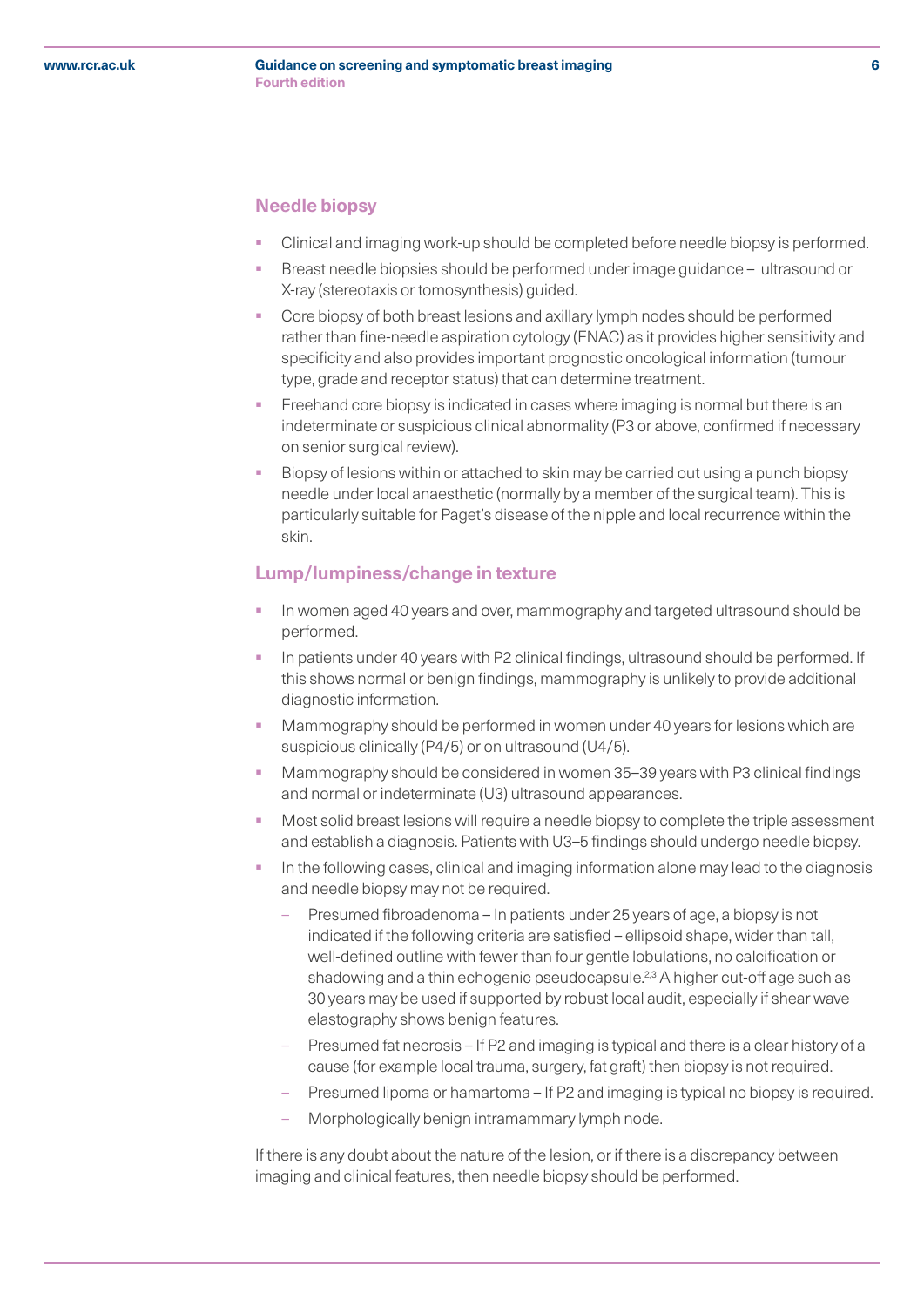Multiple lesions should be carefully assessed to establish whether they have the same morphological features and are likely to be due to the same pathology. Where there are multiple masses thought most likely to be fibroadenomas, biopsy of one lesion (usually the largest or radiologically least typical) is sufficient for diagnosis. In the case of multiple suspicious lesions, biopsy of more than one lesion is usually required to establish disease extent and guide appropriate treatment.

# **Nipple symptoms**

- Mammography is indicated in patients aged 40 and over.
- Targeted ultrasound should be performed if there is a palpable abnormality and for investigation of a single duct clear or blood-stained discharge.

#### **Breast pain**

- Breast pain alone is not an indication for imaging.
- Persistent focal tenderness should be investigated with ultrasound, plus mammography if aged 40 or over.
- If there are focal clinical signs in the breast these should be imaged as per the guidance above.
- § Women aged 40 or over with breast pain/tenderness alone may be offered a mammogram for screening.

# **Axillary lump (without clinical breast abnormality)**

- Mammography should be performed in patients aged 40 and over.
- Axillary ultrasound should be performed together with core biopsy if appropriate. If there is suspicious axillary lymphadenopathy without another explanation (for example rheumatoid arthritis or chronic lymphocytic leukaemia) then whole breast ultrasound (WBUS) is recommended unless the breast is totally fatty.
- If core biopsy demonstrates metastatic carcinoma suggestive of origin from a breast primary and mammography and WBUS are normal, breast magnetic resonance imagine (MRI) is indicated. Computed tomography (CT) is indicated to look for primary malignancy elsewhere if a non-breast primary is suspected.

# **Breast implants**

Imaging is dependent upon whether the clinical features are suggestive of breast cancer or likely to be simply a benign complication of the breast augmentation.

Symptoms and signs suggestive of breast cancer should be investigated with conventional triple assessment. The patient should be counselled about the small risk of damage to implants from mammographic compression and the reduced sensitivity of mammography.<sup>4</sup> Patients should also be warned about the small risk of implant damage from percutaneous biopsy.

Most benign complications of breast augmentation can be diagnosed specifically with routine imaging. Examples include silicone granulomas and silicone infiltration of lymph nodes which have characteristic ultrasonic appearances. It is important to note that the latter does not indicate the presence of implant rupture when found in isolation and so should not prompt further investigation of asymptomatic breasts.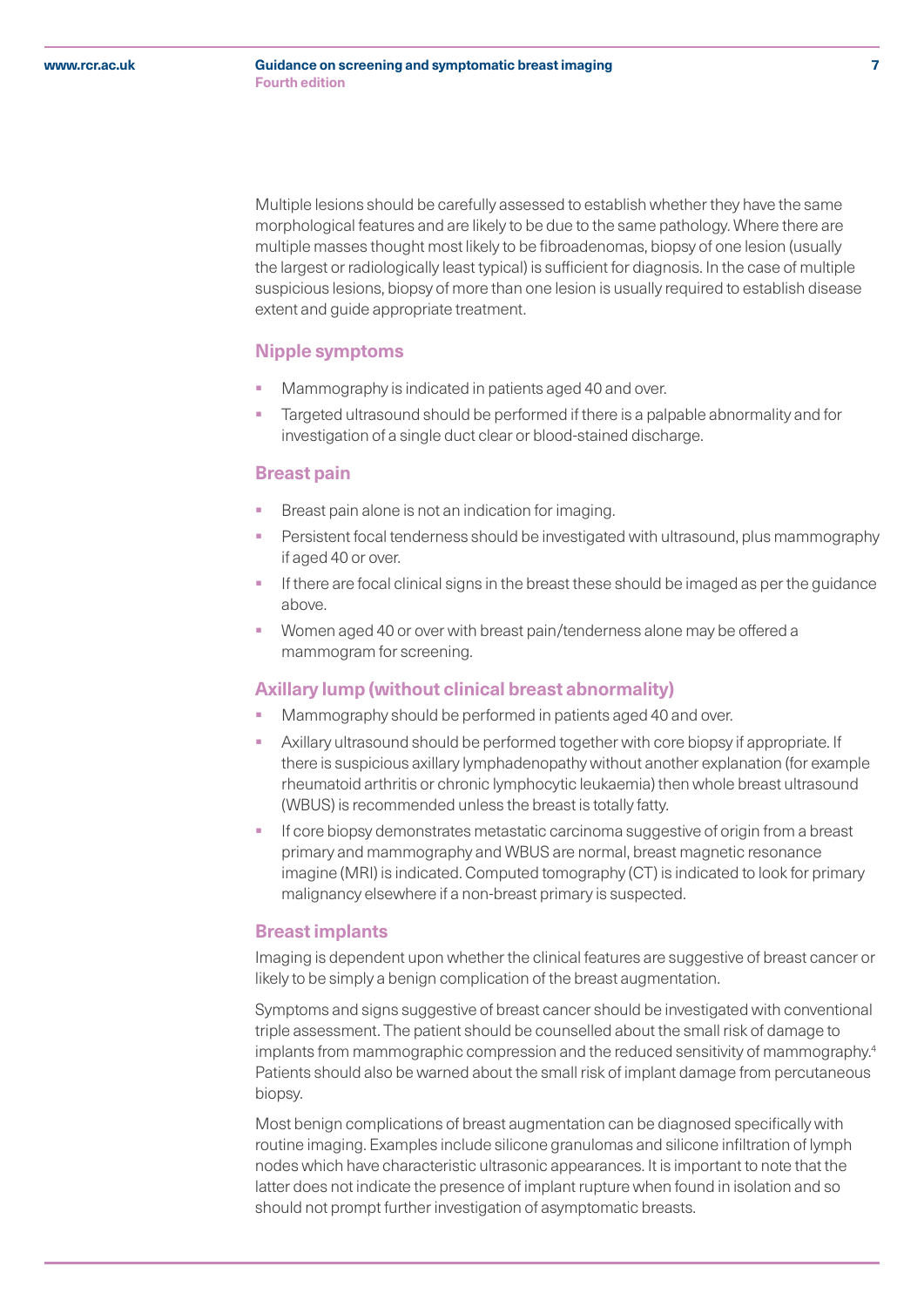<span id="page-7-0"></span>A normal ultrasound has a high negative predictive value for implant rupture, and further investigation to establish implant integrity is not normally required. Similarly, unequivocal signs of rupture on ultrasound do not mandate further imaging. If the ultrasound findings are equivocal then dedicated non-enhanced breast implant protocol MRI is recommended. The implant type and any history of prior implants and implant rupture should be included on the request. There is no evidence of a health risk when free silicone is left in the body,<sup>5</sup> and therefore aggressive investigation of breast implants and their benign complications is not indicated.

Breast specialists must be aware of the possibility of breast implant associated-anaplastic large cell lymphoma (BIA-ALCL), a rare complication of implant breast augmentation. Patients who present with a late onset (>one year) persistent peri-implant seroma (particularly if the implant is of the textured type) should be investigated urgently with ultrasound in the first instance. Aspirates and capsule tissue samples should be collected and sent for urgent dedicated cytological and histopathological analysis, specifically querying the diagnosis of BIA-ALCL on the pathology request.

# **Male breast imaging**

Mammography and/or ultrasound should be performed in men with unexplained or suspicious unilateral breast enlargement. Imaging may be used if there is clinical uncertainty in differentiating between true gynaecomastia and fatty breast enlargement.

Unless clinically suspicious (P4 or 5) it is not normally necessary to perform both mammography and ultrasound. Ultrasound is recommended for men below the age of 50, otherwise either ultrasound or bilateral mammography. The 'rolled-nipple' technique may be useful for demonstrating subareolar ducts and confirming the typical appearance of subareolar gynaecomastia.<sup>2</sup>

Testicular ultrasound scanning should be performed if there is any suspicious finding on testicular clinical examination or raised alpha-fetoprotein (AFP) or β human chorionic gonadotropin (HCG).

Needle core biopsy should be performed following imaging in those patients with uncertain or suspicious radiological findings (P3–5 or U3–5) or where indeterminate clinical findings (P3) are not adequately explained by benign imaging findings. FNAC is not recommended.

# **2. Population screening**

 Guidance for radiologists and mammography readers on breast cancer screening of asymptomatic women has been previously published by the NHSBSP.<sup>6</sup>

# **General principles**

The woman should be provided with information detailing the risks and benefits of screening mammography before the examination.

The technical quality of all screening mammography and the training of those performing the examinations should be at least to the standards required by the NHSBSP.<sup>7</sup>

Screening mammography should be interpreted by readers who satisfy the professional standards required by the NHSBSP.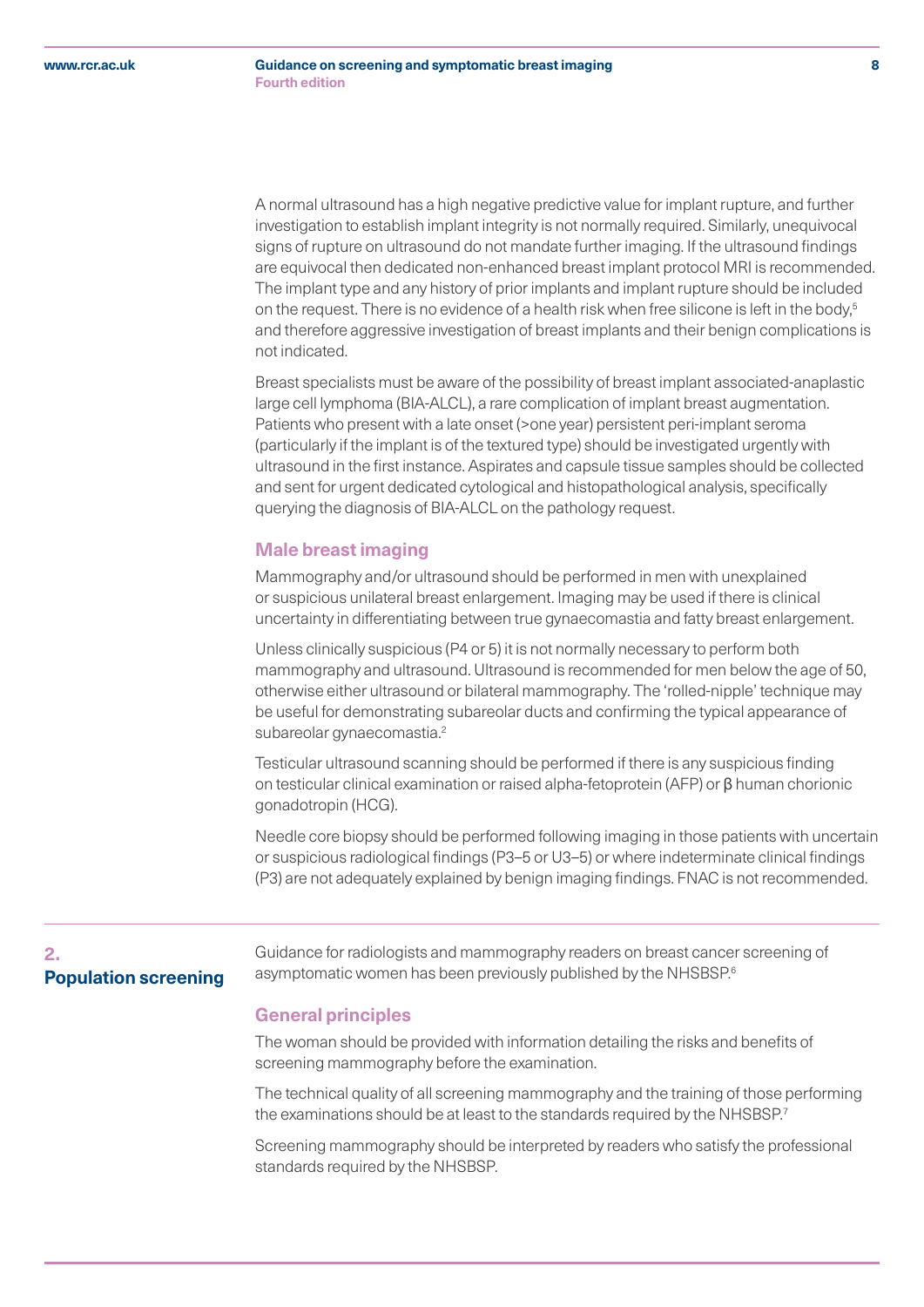#### <span id="page-8-0"></span>**Guidance on screening and symptomatic breast imaging 9 Fourth edition**

Two-view digital mammography (MLO and CC projections of each breast) is required at each attendance.

Although tomosynthesis has been shown to increase cancer detection at screening, it has not been shown to either decrease the number of interval cancers or reduce breast cancer mortality.<sup>8</sup> It is not recommended for routine screening outside of a clinical trial.

In breasts with implants, supplemental images using the modified compression displacement technique should be employed where possible.<sup>4</sup>

Double reading of screening mammograms is recommended.

Ultrasound on its own is not an effective imaging method for screening. Its use as an adjunct to mammography in screening women with high mammographic density increases breast cancer detection and reduces the rate of interval cancers. Trials looking at the impact of ultrasound screening on mortality have not been performed. Such adjunctive ultrasound has poor specificity and tends to detect low-grade cancers so may increase overdiagnosis. Such screening is not routinely recommended.

Screening, wherever performed, should always include formally agreed mechanisms for referral, without delay, of women with screen-detected abnormalities to a specialist breast team.

#### **Mammographic screening of women aged 50–70 years**

There is strong evidence from randomised controlled trials that population screening of women between the ages of 50 and 70 years by mammography alone can reduce mortality from breast cancer. The NHSBSP provides screening by invitation every three years for women between the ages of 50 and 70 in the UK.

#### **Screening women older than 70 years**

There is no evidence from randomised controlled trials to support routine population screening of women over the age of 70, who are more at risk of screening overdiagnosis than younger women. The results of the UK age extension trial screening women aged 70–73 (and 47–49) taking place in England and Wales are not expected for several years.<sup>9</sup> With recent increases in life expectancy there may be some older, otherwise fit women who may benefit from screening, and women can self-refer for three-yearly mammography in the NHSBSP if they so wish.

# **Screening women between the ages of 40 and 49 years**

Randomised control trials have shown a significant mortality reduction in women aged 40–49 from mammographic screening. This mortality reduction is less than that seen when screening older women. Screening women of this age requires more frequent mammography and is less specific than screening in older women. Screening women at this age does not increase overdiagnosis compared with women commencing screening aged 50.

# **Screening women under the age of 40 years**

There is no evidence to support screening of women <40 years old who are not at increased risk from breast cancer.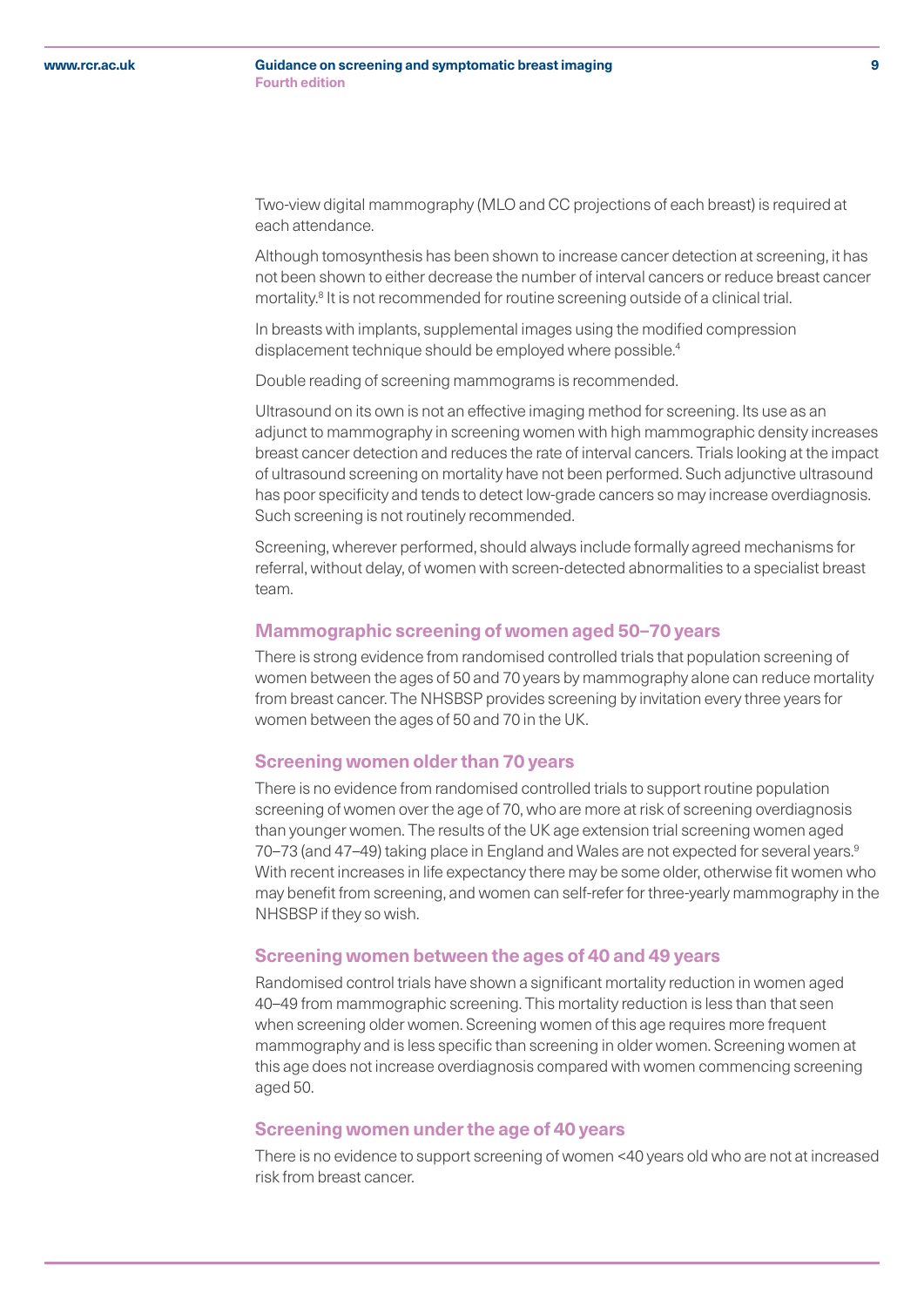# **3. Higher risk and riskadapted screening**

 There is increasing interest in providing screening tailored to individuals' risk of breast cancer, using the most appropriate screening modality according to the age of the patient, her breast cancer risk and the composition of the breasts. Theoretically this allows screening resources to be used more effectively and efficiently, focusing on women who are most likely to benefit and reducing the risk of causing harm (through false positive screening, overdiagnosis/overtreatment and radiation-induced cancer) to women at lower risk. At present, there is some stratification based on risk, largely in women who self-refer with a known family history of breast cancer and in those identified as having a gene mutation or previous radiotherapy to sites above the diaphragm involving breast tissue. However, this is an area of active research and is likely to develop further over the next few years.

Currently many women who are known to be at moderate or greater risk of breast cancer are offered additional screening. Those identified in the eligible age group who are in the highest risk category (now known as 'very high-risk', to distinguish it from the 'high-risk' group defined by the National Institute for Health and Care Excellence [NICE]) are offered screening in the NHSBSP. Women in high- and moderate-risk groups as defined by NICE may be offered screening outside the NHSBSP.

The NHSBSP guidance for screening very high-risk women is being revised, with publication expected late in 2019.

In addition to the factors mentioned above, breast density is a major risk factor, women with dense breasts having a four or fivefold greater risk of developing breast cancer than those with fatty breasts. Some of the risk calculators, such as Tyrer-Cuzick version 8, now incorporate breast density in addition to personal factors and family history, and it is therefore recommended that breast density is stated on the surveillance mammography report for higher risk women using an appropriate and available method (automated, visual analogue scale or BI-RADS).

# **Screening women at very high risk**

There are a number of gene mutations which confer a substantially increased lifetime risk of breast cancer (over 80% in some), including *BRCA1*, *BRCA2* and *TP53*. In addition, prior irradiation of breast tissue (typically for the treatment of Hodgkin lymphoma) confers a substantial risk of cancer induction in the irradiated breast.

Women falling into these categories and in the specified age range are eligible for additional screening with annual mammography and/or annual MRI within the NHSBSP.<sup>10</sup>

#### **Screening women at high and moderate risk**

NICE defines the risk groups as follows:

| <b>Risk group</b> | Lifetime risk | Ten-year risk (ages 40-50) |
|-------------------|---------------|----------------------------|
| High risk         | $>30\%$       | $>8\%$                     |
| Moderate risk     | $\geq$ 17%    | $3 - 8%$                   |
| Average risk      | <17%          | <3%                        |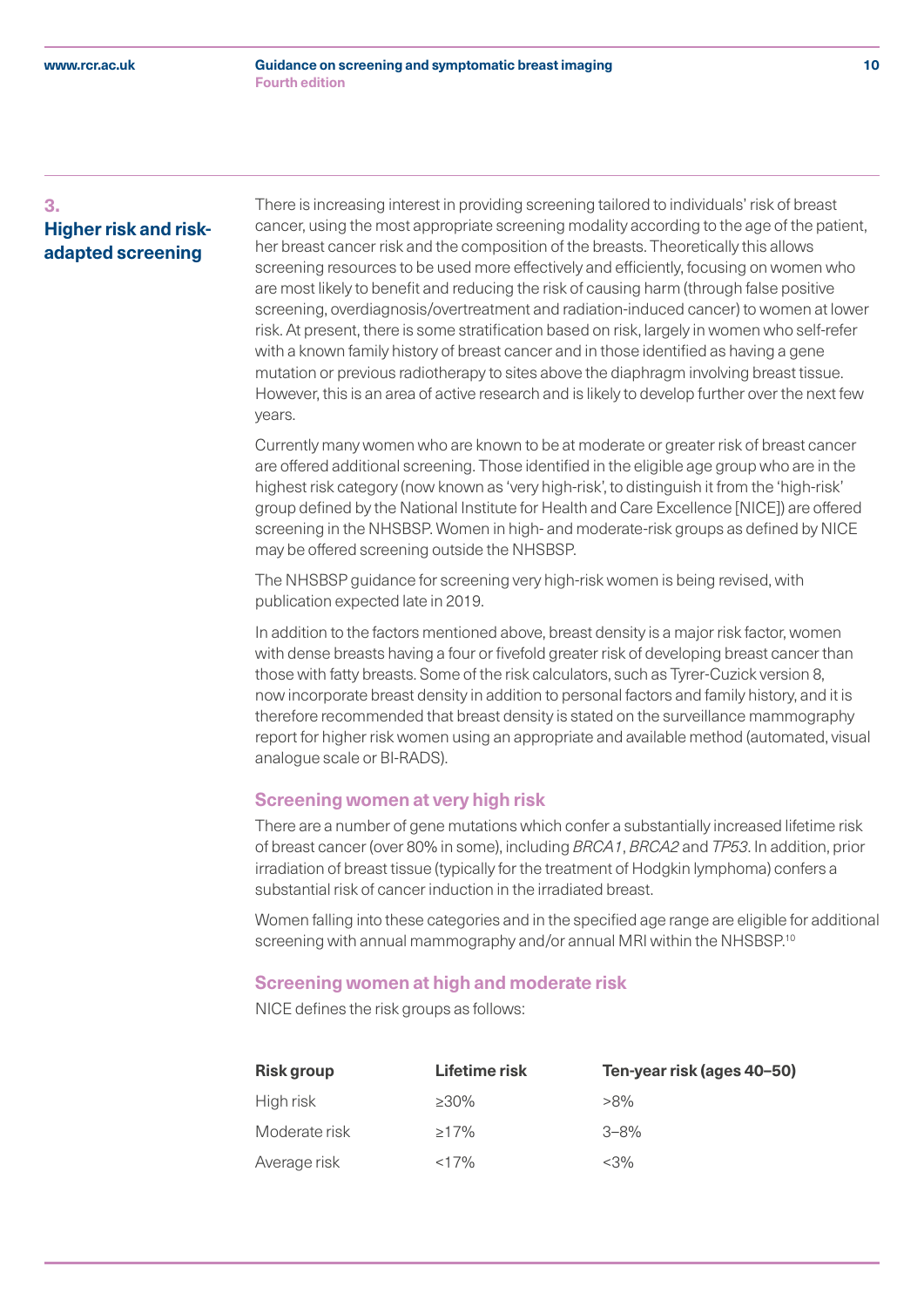#### <span id="page-10-0"></span>**Guidance on screening and symptomatic breast imaging 11 Fourth edition**

#### **High risk**

30–39 years – consider offering annual mammography.

40–59 years – offer annual mammography.

# **Moderate risk**

40–49 years – offer annual mammography.

50–59 years – consider offering annual mammography.

Mammography should be avoided in TP53 mutation carriers and A-T (ataxia telangiectasia) homozygotes.

Screening of women without a proven *BRCA* or *TP53* gene mutation but with family members carrying such mutations are detailed in NICE clinical guideline 164.11

# **MRI**

malignant.15

Surveillance MRI (whether performed inside or outside the NHSBSP) should be performed and reported to NHSBSP standards.<sup>12</sup>

# **Surveillance ultrasound**

A number of studies have demonstrated a significant incremental cancer detection rate with the addition of bilateral whole breast ultrasound to bilateral digital mammography, especially in women with dense breasts. However, this is generally at the expense of a higher false positive rate and higher biopsy rate and lower positive predictive value for recall and biopsy.13 It should be offered when MRI would normally be offered but the patient is unable or unwilling to undergo MRI and may be considered in women at high risk with very dense breasts. If it is offered as a screening test then the woman should be informed of the greater risk of a false positive screen.

# **Surveillance of women with both a personal and family history of breast cancer**

Recommendations are included in NICE clinical guideline 164.11

| 4.<br><b>Screening</b> | All women recalled following an abnormal screening mammogram, screening breast MRI<br>or recalled due to symptoms will undergo triple assessment at second stage screening. <sup>14</sup>                                                                                                                                                                                                                                                                                                                                                          |
|------------------------|----------------------------------------------------------------------------------------------------------------------------------------------------------------------------------------------------------------------------------------------------------------------------------------------------------------------------------------------------------------------------------------------------------------------------------------------------------------------------------------------------------------------------------------------------|
| assessment             | The Responsible Assessor is responsible for the overall assessment, although several<br>disciplines may be involved in different aspects of the assessment.                                                                                                                                                                                                                                                                                                                                                                                        |
|                        | Triple assessment consists of further imaging (further X-rays and/or ultrasound), clinical<br>examination and tissue sampling if appropriate.                                                                                                                                                                                                                                                                                                                                                                                                      |
|                        | Further X-rays include additional mammographic views such as extended, compression<br>and magnification views. Digital breast tomosynthesis (DBT) with NHSBSP-approved<br>equipment may be used in second stage screening assessment but not as a firstline<br>screening tool within the NHSBSP outside a clinical trial. Studies have shown that DBT can<br>reduce the need for further additional views and increase the confidence of the clinician/<br>consultant radiographer in interpreting the mammographic abnormality as being benign or |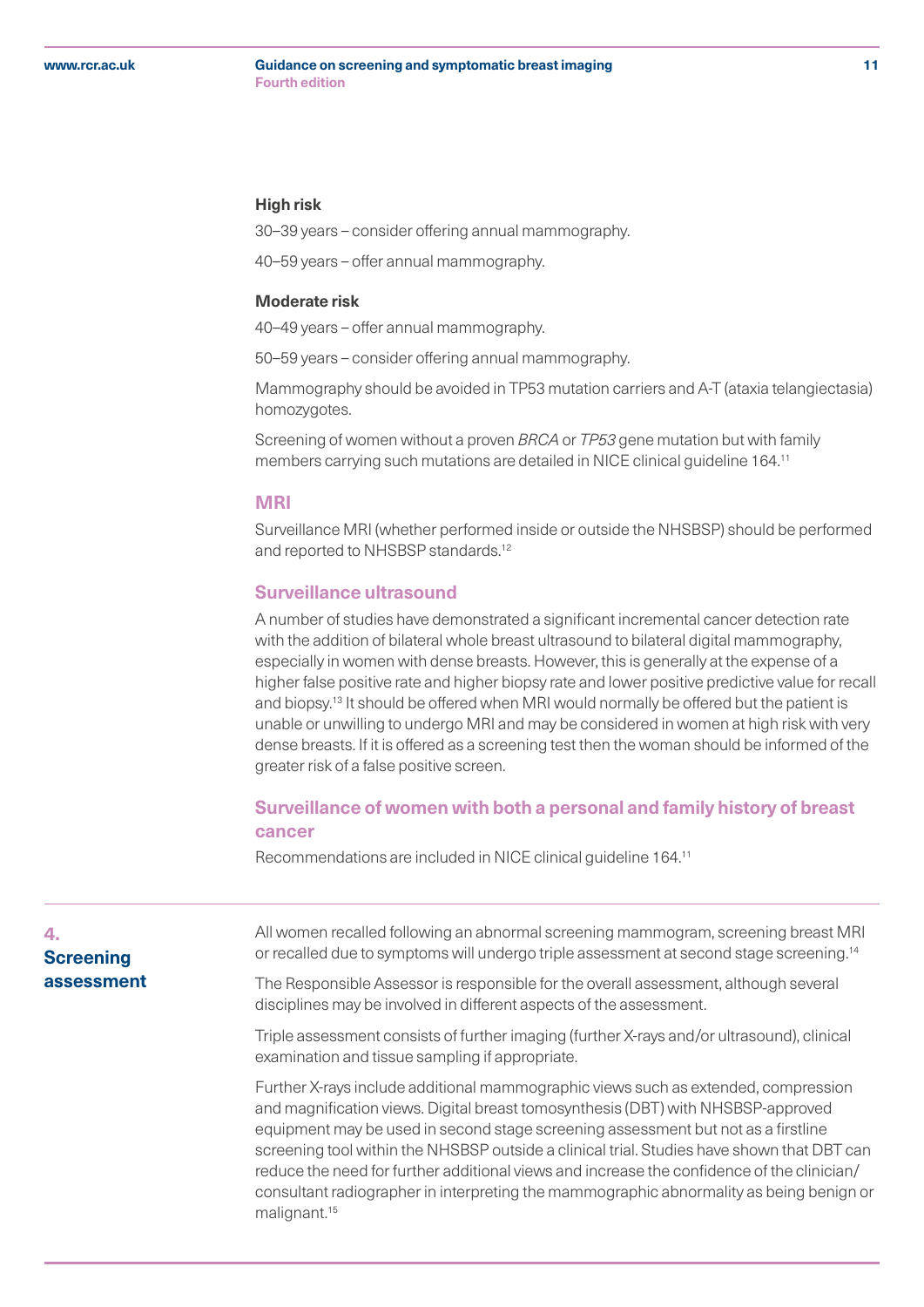#### <span id="page-11-0"></span>**Guidance on screening and symptomatic breast imaging 12 Fourth edition**

Breast ultrasound should be performed in most cases and in all cases where a soft tissue abnormality was suspected on the initial screening mammogram.

CESM and abbreviated breast MRI are not currently approved for routine use in second stage screening assessment and should only be used in the context of research.

Tissue sampling can be performed under stereotactic, DBT, ultrasound or MRI guidance. Needle core biopsy (either conventional 14-gauge or vacuum-assisted biopsy) is recommended for breast lesions. Conventional 14-gauge core needle biopsy is recommended for axillary lymph nodes.<sup>16</sup> All cases where tissue sampling has taken place will be discussed at a multidisciplinary meeting (MDTM). In cases where tissue sampling has not taken place, the case will be reviewed by another clinician/consultant radiographer to confirm agreement with the assessment outcome and this should be documented prior to final discharge of the client.

# **5. Staging of breast cancer**

 The importance of the biology of the disease is now recognised. In the eighth edition of the American Joint Committee on Cancer (AJCC) cancer staging manual,<sup>17</sup> anatomical TNM has altered little but prognostic factors are now incorporated, including grade, receptor status and multigene panels if available. For example, a T2 N0 ER positive HER2 negative tumour with a 21-gene (Oncotype Dx) recurrence score <11 is placed in the same prognostic category as a T1a/b N0 M0 tumour.

# **Loco-regional staging**

Initial evaluation is undertaken with mammography and ultrasound. A minimum of whole quadrant ultrasound of the index lesion should be undertaken to assess for multifocal disease.

DBT may have incremental detection rates over full-field digital mammography (FFDM) for uni- and multifocal disease and has equivalent accuracy to FFDM combined with compression mammographic views at imaging assessment.18–20

CESM has comparable accuracy to dynamic contrast-enhanced MRI for T-staging and assessing for multiple primary tumour foci.<sup>21-23</sup>

MRI is indicated:<sup>24</sup>

- 1. If breast conservation is being considered and sizing is uncertain on clinical evaluation and conventional imaging (mammography and ultrasound)
- 2. If breast-conserving surgery is being considered for invasive cancer with a lobular component (invasive lobular carcinoma or mixed carcinomas with a lobular component)\* 25,26
- 3. In mammographically occult tumours
- 4. Where there is suspicion of multifocal disease unconfirmed on conventional imaging
- 5. In the presence of malignant axillary node(s) with no primary tumour evident in the breast on conventional imaging
- 6. In Paget's disease of the nipple if breast conservation is being considered.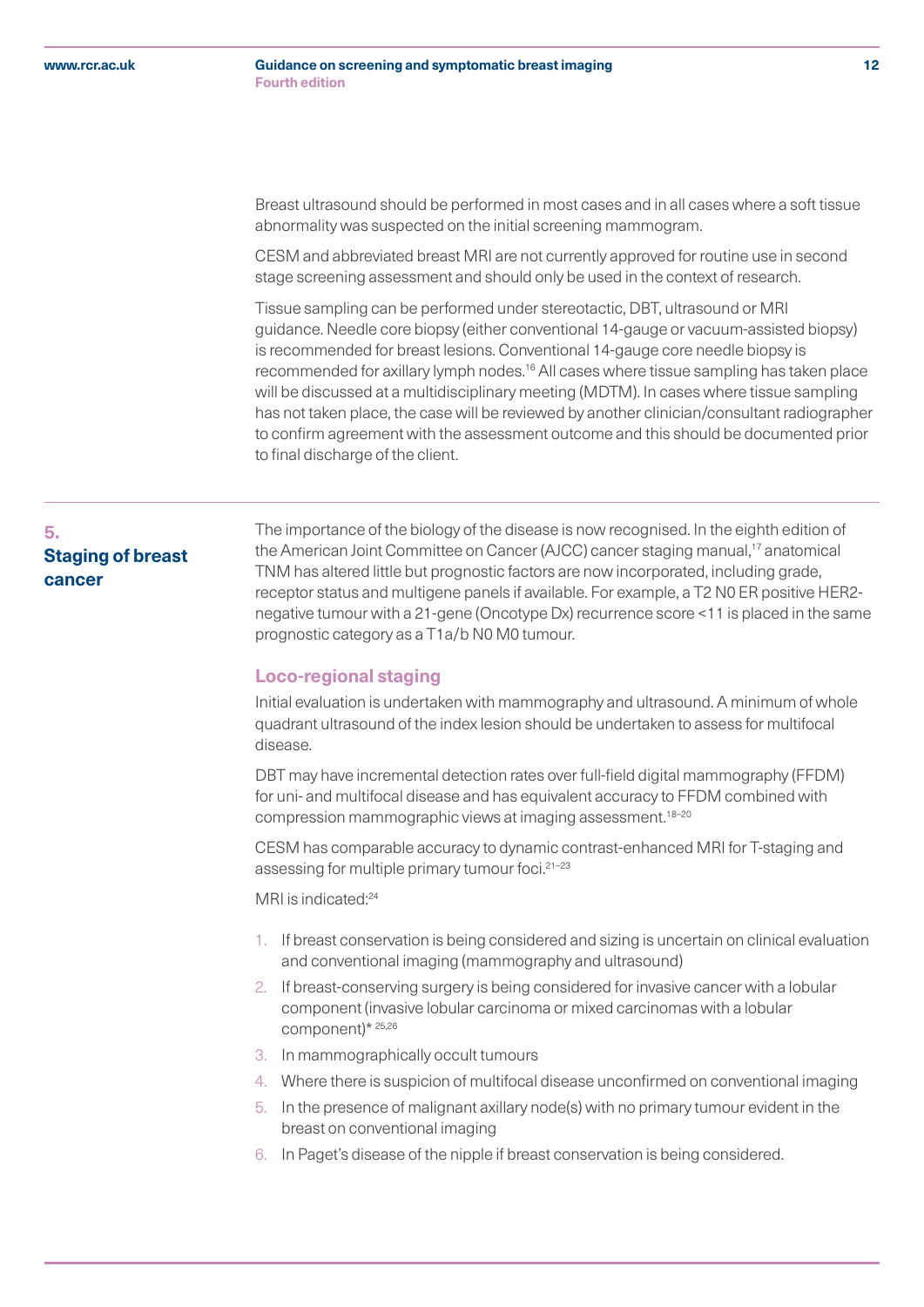#### **Guidance on screening and symptomatic breast imaging 13 Fourth edition**

\*MRI to screen the contralateral breast in women with an invasive cancer with a lobular component is not recommended if mastectomy for the known cancer is planned (or has been performed).<sup>27,28</sup>

If gadolinium administration is contra-indicated consider the combination of T2-weighted and diffusion-weighted imaging (DWI).29

Axillary ultrasound assesses nodal disease burden; documentation of the number of abnormal nodes demonstrated is good practice. The infraclavicular and supraclavicular fossae should also be scanned if there is a heavy nodal burden (>four obviously abnormal nodes). Core biopsy sampling is more sensitive than FNAC.16

# **Staging for distant metastatic disease**

Metastatic disease at presentation occurs in only 4–6% of patients; whole-body staging is not required in the vast majority of cases.

Indications:

- 1. T3 and T4 primary cancers
- 2. ≥4 abnormal nodes at axillary ultrasound or ≥4 macrometastatic nodes at axillary surgery
- 3. If symptoms raise the suspicion of metastatic disease.

At present, there is no evidence base for carrying out staging prior to neoadjuvant chemotherapy in ≤T2 tumours with ≤N1 disease.30

Contrast-enhanced CT of the chest, abdomen and pelvis, incorporating the supraclavicular fossae and proximal femora, is the modality of choice in most cases and is more accurate than conventional chest radiography with liver ultrasound and Tc99m-methylene diphosphonate (MDP) bone scintigraphy. Bone scintigraphy is not routinely indicated in addition to CT in the absence of bone symptoms.<sup>31-33</sup>

Fluorodeoxyglucose (FDG) positron emission tomography–computed tomography (PET-CT) has an incremental detection rate of distant metastases over CT of approximately 25% in inflammatory breast cancer and thus should be considered for this indication.

FDG PET-CT is also indicated in problem-solving when other imaging modalities are indeterminate.34

Whole-body MRI may be utilised in staging and is valuable in further evaluating cases which are equivocal on other imaging modalities.<sup>35</sup> Avoiding the use of ionising radiation and the need for administration of intravenous contrast agents, WB-MRI represents the imaging technique of choice for systemic staging in pregnant women with breast cancer.<sup>36</sup>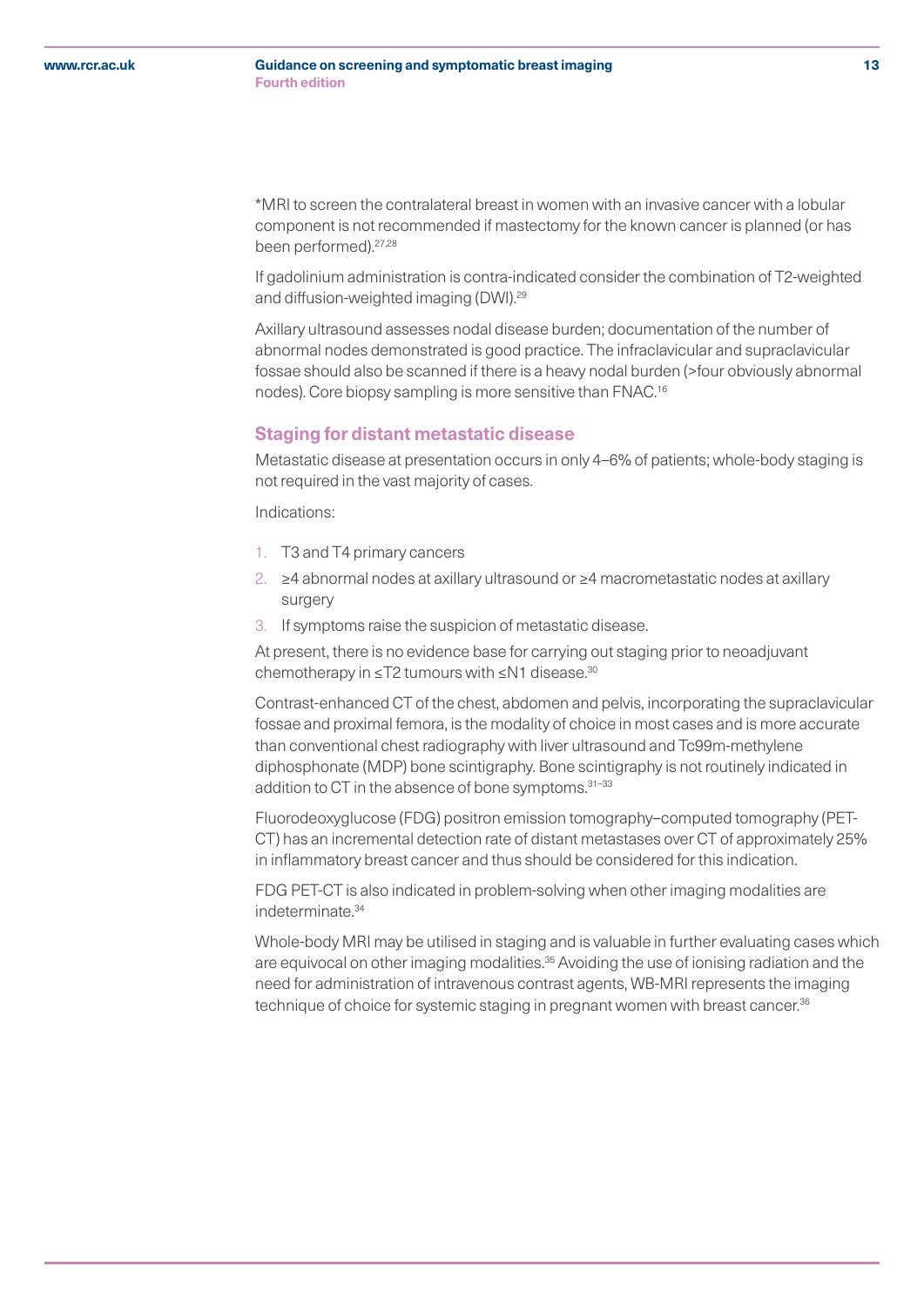#### <span id="page-13-0"></span>**6.**

# **Monitoring of response to neoadjuvant drug treatment**

 The minimum imaging for treatment monitoring is digital mammography and breast ultrasound at baseline and end of treatment.

In most cases insertion of a tissue marker is recommended prior to treatment. This is not mandatory in women in whom the decision to perform mastectomy has already been taken (unless required to aid subsequent histopathological location of the tumour bed) or where a substantial treatment response is not likely, as indicated by immunophenotype and imaging phenotype.

Tissue marker insertion into a biopsied axillary node is indicated where local policy is to perform post-treatment image-guided axillary node localisation and targeted node dissection.

MRI is the most accurate imaging technique for baseline local staging and correlates best with pathological findings post-treatment.<sup>37,38</sup> It is recommended at baseline and end of treatment to aid surgical planning. The use of an interim scan (after two or three cycles) aids prediction of response and will become of increasing importance in response-adapted therapy. Diffusion-weighted imaging (DWI) has the potential to be of use if protocols are standardised.<sup>39</sup>

Repeat mammography and ultrasound at the end of treatment may not be necessary if MRI is performed.

CESM has a small evidence base in response assessment that suggests that it is likely to have a similar accuracy to MRI.

If there is residual mammographic microcalcification (especially in HER2-positive disease) consider re-biopsy of the tumour bed to ascertain the presence of viable ductal carcinoma in situ (DCIS) if surgical management would be altered.

# **7. Imaging followup after breast cancer treatment**

 Women treated for breast cancer are at risk of developing local recurrence or a second breast primary, with associated increased rates of distant metastasis and breast cancer mortality. Surveillance after primary breast cancer aims to detect recurrent or new malignancy before symptoms develop in order to improve survival and quality of life.

# **Mammographic surveillance after breast cancer surgery**

The sensitivity for surveillance mammography in the detection of ipsilateral breast tumour recurrence (IBTR – this includes true local recurrences and second cancers in the ipsilateral breast) in women who have undergone breast-conserving surgery is 64–67%.40 Women with mammographically-detected IBTR have better survival rates than those with IBTR detected by clinical examination.

Women who have had breast cancer have an increased risk of a primary metachronous contralateral breast cancer (MCBC) for at least 20 years compared to the general population. Patients with MCBC detected by routine mammography have better survival rates than patients with MCBC detected by other means.<sup>41</sup>

Women should be offered annual mammography for five years or until age 50, whichever comes later. The clinical utility and cost-effectiveness of mammography more frequently than three-yearly (as offered by the NHSBSP) beyond that time is unknown and is the subject of current research (the Mammo-50 trial).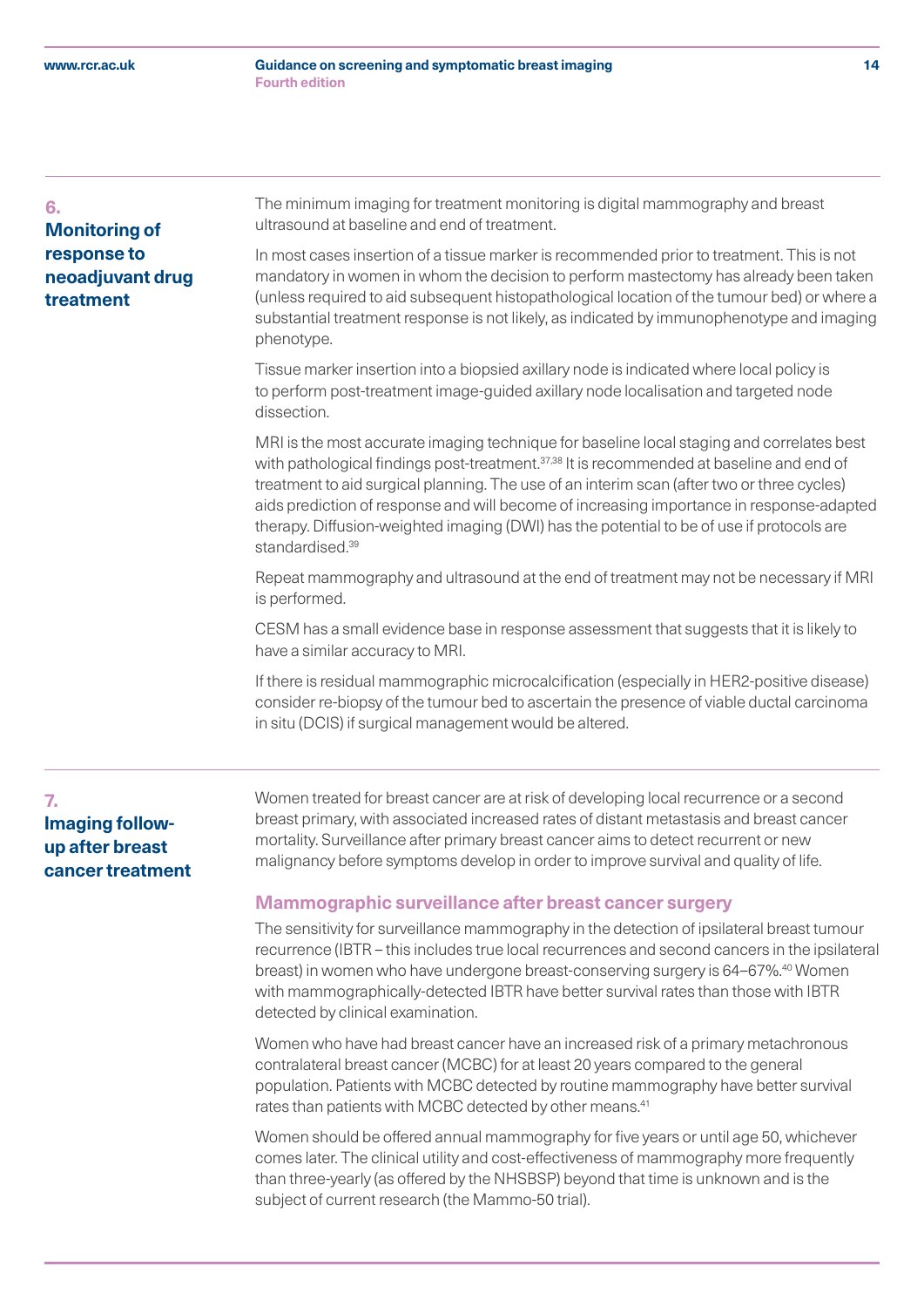The evidence for early detection influencing the outcome decreases and the risk of overdiagnosis increases with age. Surveillance of the treated breast should not be undertaken (or should cease) if it is considered that there is unlikely to be a survival benefit of detecting an asymptomatic recurrence or second breast cancer. Annual mammographic surveillance solely of the contralateral breast is not recommended after the age of 75 years, although women can self-refer for three-yearly mammography in the NHSBSP if they so wish.

# **Ipsilateral imaging surveillance after mastectomy and reconstruction**

Routine imaging of asymptomatic mastectomy flaps with mammography and/or ultrasound is not recommended. There is insufficient evidence to recommend routine mammographic surveillance of women following autologous breast reconstruction, but it may be justified in women at high risk of local recurrence (for example, those with extensive high grade DCIS close to a margin).

# **Surveillance using other imaging modalities**

The evidence for using DBT in follow-up is sparse and it is not recommended.

Early evidence suggests that MRI is the most accurate test for detecting ipsilateral and contralateral breast cancer in previously treated primary cancer but further studies to determine its clinical utility and cost-effectiveness are needed.41 Its use may be considered in young women, women with dense breasts and women with mammographically occult breast cancers.

Whole-breast ultrasound is not recommended for routine surveillance following primary breast cancer.

# **Imaging surveillance of the ipsilateral axilla**

Routine ultrasound surveillance of the asymptomatic ipsilateral axilla following breast cancer treatment is not recommended as the early detection of axillary recurrence has not been shown to improve outcomes.

# **Imaging surveillance in women in higher risk groups**

Women already in higher risk groups that qualify for more frequent mammographic and/or MRI screening should continue on the same higher risk protocol after treatment for breast cancer<sup>11</sup>

# **Imaging surveillance in pregnancy and lactation**

Mammography may be safely performed during pregnancy with a negligible radiation risk to the fetus.42 Mammographic breast density increases during pregnancy and lactation, and women should be made aware that the effectiveness of mammography is reduced and the radiation dose to the breast is increased during this time. Women undergoing mammography during lactation should be advised to breastfeed or pump milk prior to the examination in an attempt to reduce breast density.

MRI sensitivity may be reduced by a high level of background parenchymal enhancement in pregnancy and lactation. Contrast-enhanced MR imaging in pregnancy should be limited. Each case should be reviewed carefully and a macrocyclic gadolinium-based contrast agent administered only when there is a potential significant benefit to the patient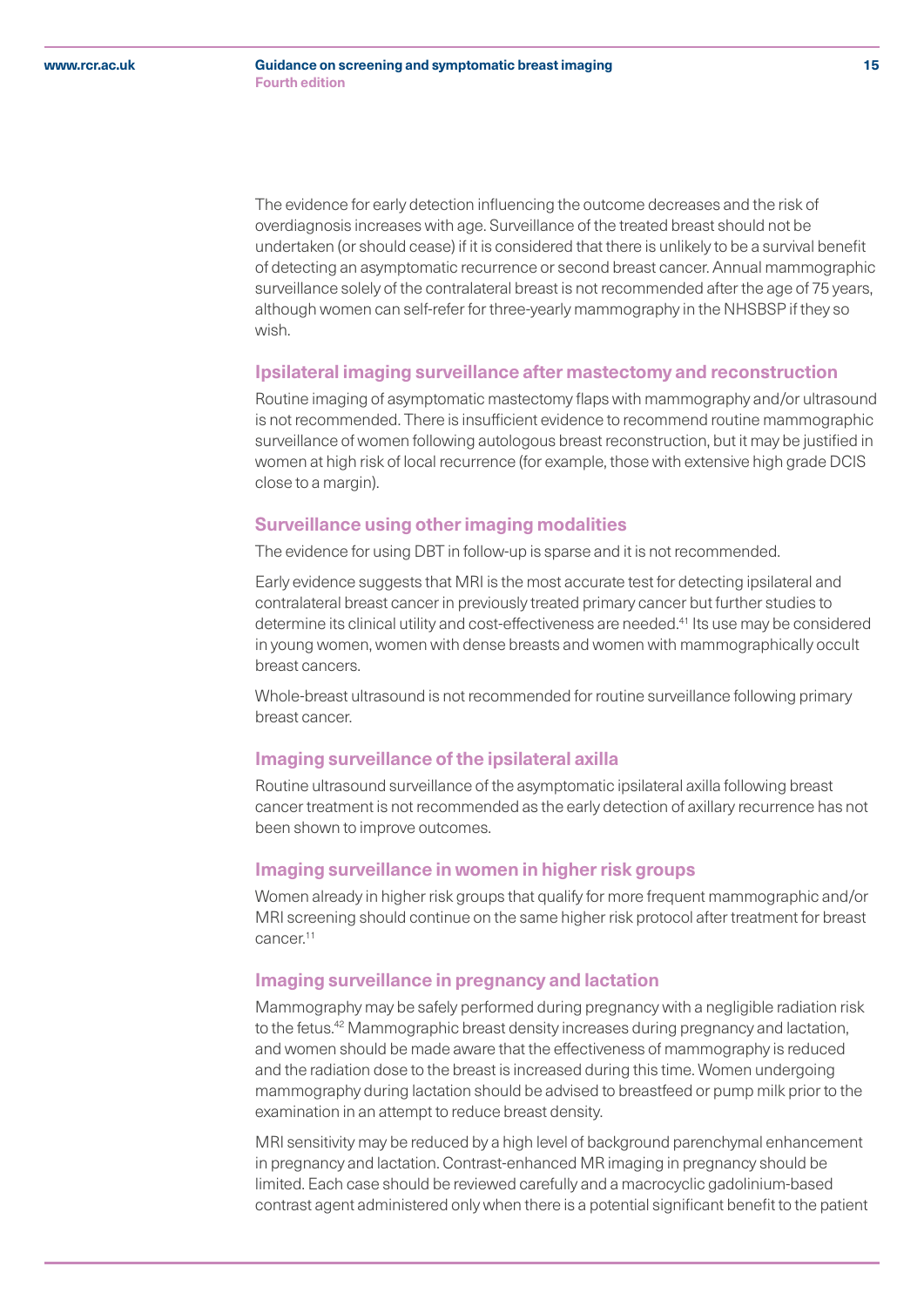<span id="page-15-0"></span>that outweighs the possible risk of exposure of the fetus to free gadolinium ions.<sup>43</sup> MRI surveillance during pregnancy is not recommended but may be considered in lactating women at high risk who are informed of the limitations of the technique. There is negligible excretion of gadolinium into breast milk.<sup>44</sup>

Whole breast ultrasound surveillance during pregnancy and lactation has a high falsepositive rate and is not recommended.

In women who opt to postpone surveillance during pregnancy and lactation, this should be resumed approximately three months after cessation of lactation to allow the breast parenchyma to return to baseline density.

#### **Imaging surveillance in male breast cancer**

Although the rates of male breast cancer are low, the risk of a second breast cancer is significantly higher than in the general male population.<sup>45</sup> Men should be offered the same annual mammographic surveillance of residual breast tissue following primary breast cancer as female patients.

#### **Symptomatic presentation after breast cancer treatment**

Patients who develop potentially related symptoms following treatment of breast cancer should be offered rapid access to triple assessment including mammography, ultrasound and biopsy. MRI may be useful in suspected recurrence where conventional triple assessment has failed to provide a definitive diagnosis.

#### **8.**

# **Assessment and follow-up of metastatic disease**

# **Visceral disease**

Contrast-enhanced CT of the thorax, abdomen and pelvis is usually sufficient. FDG PET-CT or tailored MRI can be used for problem-solving, for example following equivocal results of CT.<sup>34</sup>

# **Skeletal disease**

MDP bone scintigraphy may be used in the initial diagnosis of symptomatic bony metastatic disease but does not perform well in follow-up and for monitoring treatment response. Consider DWIBS or FDG PET-CT.

In oligometastatic disease, FDG PET-CT should be undertaken to refute the presence of other metastatic disease if radical treatment is being considered for a presumed single site of relapse.34

Imaging assessment of response may not be required in all instances, particularly in cases of local therapy for specific palliation.

This document was approved by the Clinical Radiology Professional Support and Standards Board on 10 May 2019.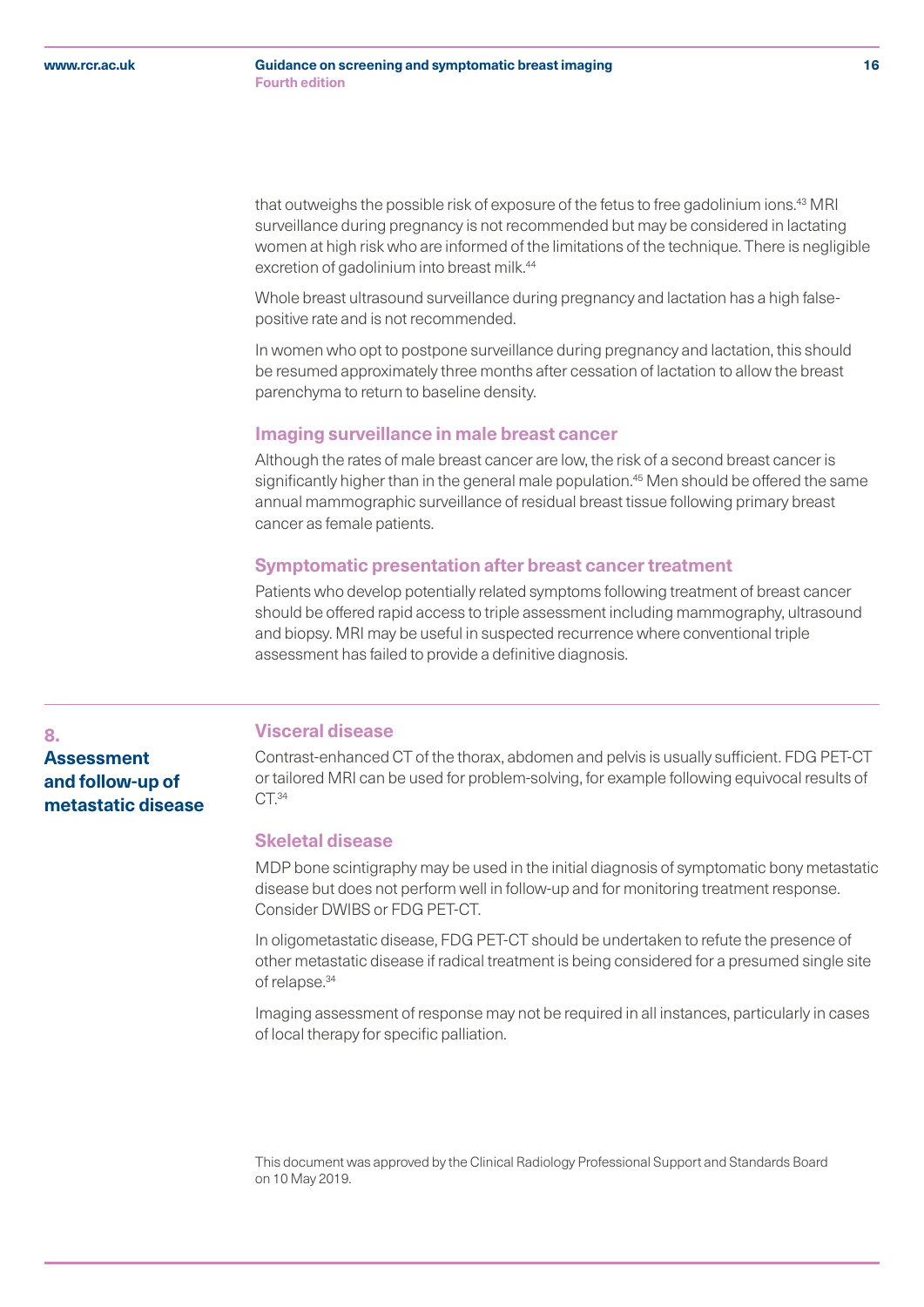# <span id="page-16-0"></span>**References**

- 1. Willett AM, Michell MJ, Lee MJ (eds). *Best practice diagnostic guidelines for patients presenting with breast symptoms*. London: Department of Health, 2011.
- 2. Stavros AT. *Breast Ultrasound*. Philadephia: Lippincott Williams & Wilkins, 2004.
- 3. Maxwell AJ, Pearson JM. Criteria for the safe avoidance of needle sampling in young women with solid breast masses. *Clin Radiol* 2010; **65:** 218–222.
- 4. Public Health England. *Screening women with breast implants*. London: PHE, 2017.
- 5. Department of Health, *NHS Medical Directorate. Poly Implant Prothèse (PIP) breast implants: final report of the Expert Group 2012*. London: Department of Health, 2012.
- 6. NHS Cancer Screening Programmes. *Quality assurance guidelines for breast cancer screening radiology. NHSBSP publication no. 59*. Sheffield: NHS Cancer Screening Programmes, 2011.
- 7. Public Health England. *Guidance for breast screening mammographers*. London: PHE, 2017.
- 8. Skaane P. Breast cancer screening with digital breast tomosynthesis. *Breast Cancer* 2016; 24(1):32- 41doi:10.1007/s12282-016-0699-y.
- www.agex.uk
- 10. Public Health England. *Protocols for the surveillance of women at higher risk of developing breast cancer, version 4*. NHSBSP publication no. 74. 2013.
- 11. National Institute of Health and Care Excellence. *NICE clinical guidelines (CG 164): Familial breast cancer: classification, care and managing breast cancer and related risks in people with a family history of breast cancer*. London: National Institute of Health and Care Excellence, 2013.
- 12. Public Health England. *Technical guidelines for magnetic resonance imaging (MRI) for the surveillance of women at higher risk of developing breast cancer.* NHSBSP publication no. 68. 2012.
- 13. Berg WA, Bandos AI, Mendelson EB *et al*. Ultrasound as the primary screening test for breast cancer: Analysis from ACRIN 6666. JNCI *J Natl Cancer Inst* 2015; **108:** djv367..
- 14. Public Health England. Clinical guidance for breast cancer screening assessment. NHSBSP publication no. 49, 4th edition. 2016.
- 15. Mall S, Lewis S, Brennan P, Noakes J, Mello-Thoms C. The role of digital breast tomosynthesis in the breast assessment clinic: a review. *J Med Radiat Sci* 2017; **64:** 203–211.
- 16. Topps AR, Barr SP, Pikoulas P, Pritchard SA, Maxwell AJ. Pre-operative axillary ultrasound-guided needle sampling in breast cancer: Comparing the sensitivity of fine needle aspiration cytology and core needle biopsy. *Ann Surg Oncol* 2018; **25:** 148–153.
- 17. Amin MB, Edge S, Greene F *et al* (eds). *AJCC Cancer Staging Manual*. New York: Springer International Publishing, 2017.
- 18. Michell MJ, Iqbal A, Wasan RK *et al*. A comparison of the accuracy of film-screen mammography, fullfield digital mammography, and digital breast tomosynthesis. *Clin Radiol* 2012; **67:** 976–81.
- 19. Cornford EJ, Turnbull AE, James JJ *et al*. Accuracy of GE digital breast tomosynthesis vs supplementary mammographic views for diagnosis of screen-detected soft-tissue breast lesions. *Br J Radiol* 2016; **89:**  20150735.
- 20. Whelehan P, Heywang-Köbrunner SH, Vinnicombe SJ *et al*. Clinical performance of Siemens digital breast tomosynthesis versus standard supplementary mammography for the assessment of screendetected soft-tissue abnormalities:a multi-reader study. *Clin Radiol* 2017; **72:** 95.e9–95.e15.
- 21. Fallenberg EM, Dromain C, Diekmann F *et al*. Contrast-enhanced spectral mammography versus MRI: Initial results in the detection of breast cancer and assessment of tumour size. *Eur Radiol* 2014; **24:**  256–264.
- 22. Łuczyńska E, Heinze-Paluchowska S, Hendrick E *et al*. Comparison between breast MRI and contrastenhanced spectral mammography. *Med Sci Monit* 2015; **21:** 1,358–1,367.
- 23. Fallenberg EM, Schmitzberger FF, Amer H *et al*. Contrast-enhanced spectral mammography vs. mammography and MRI – clinical performance in a multi-reader evaluation. *Eur Radiol* 2017; **27:**  2,752–2764.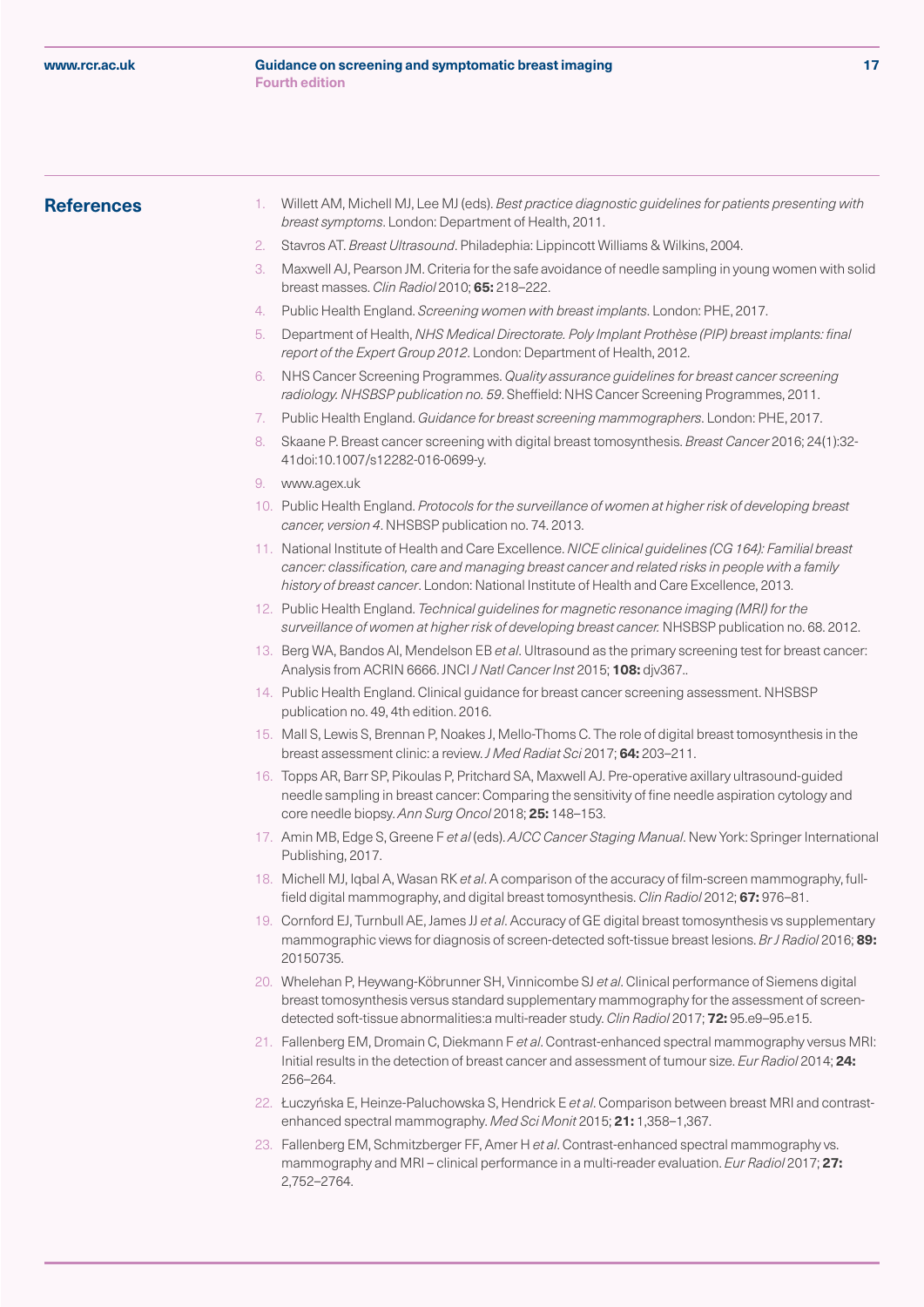#### **Guidance on screening and symptomatic breast imaging 18 Fourth edition**

- 24. Sardanelli F, Boetes C, Borisch B *et al*. Magnetic resonance imaging of the breast: Recommendations from the EUSOMA working group. *Eur J Cancer* 2010; **46:** 1,296–1,316.
- 25. Vos EL, Voogd AC, Verhoef C *et al*. Benefits of preoperative MRI in breast cancer surgery studied in a large population-based cancer registry. *Br J Surg* 2015; **102:** 1,649–1657.
- 26. Mann RM, Loo CE, Wobbes T *et al*. The impact of preoperative breast MRI on the re-excision rate in invasive lobular carcinoma of the breast. *Breast Cancer Res Treat* 2010; **119:** 415–422.
- 27. Langlands F, White J, Kearins O *et al*. Contralateral breast cancer: incidence according to ductal or lobular phenotype of the primary. *Clin Radiol* 2016; **71:** 159–163.
- 28. Sinclair K, Sakellariou S, Dawson N, Litherland J. Does preoperative breast MRI significantly impact on initial surgical procedure and re-operation rates in patients with screen-detected invasive lobular carcinoma? *Clin Radiol* 2016; **71:** 543–550.
- 29. Bickelhaupt S, Laun FB, Tesdorff J *et al*. Fast and noninvasive characterization of suspicious lesions detected at breast cancer X-ray screening: Capability of diffusion-weighted MR imaging with MIPs. *Radiology* 2016; **278:** 689–697.
- 30. Tanaka S, Sato N, Fujioka H *et al*. Use of contrast-enhanced computed tomography in clinical staging of asymptomatic breast cancer patients to detect asymptomatic distant metastases. *Oncol Lett* 2012; **3:** 772–776.
- 31. Barrett T, Bowden DJ, Greenberg DC *et al*. Radiological staging in breast cancer: which asymptomatic patients to image and how. *Br J Cancer* 2009; **101:** 1,522–1,528.
- 32. McCartan DP, Prichard RS, MacDermott RJ *et al*. Role of bone scan in addition to CT in patients with breast cancer selected for systemic staging. *Br J Surg* 2016; **103:** 839–844.
- 33. Bansal GJ, Veenayan DV. Planar bone scan versus computerized tomography in staging locally advanced breast cancer in asymptomatic patients: Does bone scan change patient management over computerized tomography? *J Comput Assist Tomogr* 2018; **42:** 19–24.
- 34. Groheux D, Espié M, Giacchetti S, Hindié E. Performance of FDG PET/CT in the clinical management of breast cancer. *Radiology* 2013; **266:** 388–405.
- 35. Petralia G, Padhani AR. Whole-body magnetic resonance imaging in oncology: Uses and indications. *Magn Reson Imaging Clin N Am* 2018; **26:** 495–507.
- 36. Peccatori FA, Codacci-Pisanelli G, Del Grande M *et al*. Whole body MRI for systemic staging of breast cancer in pregnant women. *Breast* 2017; **35:** 177–181.
- 37. Croshaw R, Shapiro-Wright H, Svensson E, Erb K, Julian T. Accuracy of clinical examination, digital mammogram, ultrasound, and MRI in determining postneoadjuvant pathologic tumor response in operable breast cancer patients. *Ann Surg Oncol* 2011; **18:** 3,160–3,163.
- 38. Fowler AM, Mankoff DA, Joe BN. Imaging Neoadjuvant Therapy Response in Breast Cancer. *Radiology* 2017; **285:** 358–375.
- 39. Partridge SC, Zhang Z, Newitt DC *et al*. Diffusion-weighted MRI findings predict pathologic response in neoadjuvant treatment of breast cancer: The ACRIN 6698 multicenter trial. *Radiology* 2018: 180273.
- 40. Robertson C, Arcot Ragupathy SK, Boachie C *et al*. The clinical effectiveness and cost-effectiveness of different surveillance mammography regimens after the treatment for primary breast cancer: systematic reviews, registry database analyses and economic evaluation. *Health Technol Assess* 2011; **15:** 1–322.
- 41. Lehman CD, Lee JM, DeMartini WB *et al*. Screening MRI in Women With a Personal History of Breast Cancer. *J Natl Cancer Inst* 2016; **108:** djv349.
- 42. Osei EK, Faulkner K. Fetal doses from radiological examinations. *Br J Radiol* 1999; **72:** 773–780.
- 43. Ray JG, Vermeulen MJ, Bharatha A, Montanera WJ, Park AL. Association Between MRI Exposure During Pregnancy and Fetal and Childhood Outcomes. *JAMA* 2016; **316:** 952.
- 44. Webb JAW, Thomsen HS, Morcos SK, Members of Contrast Media Safety Committee of European Society of Urogenital Radiology (ESUR). The use of iodinated and gadolinium contrast media during pregnancy and lactation. *Eur Radiol* 2004; **15:** 1,234–1,240.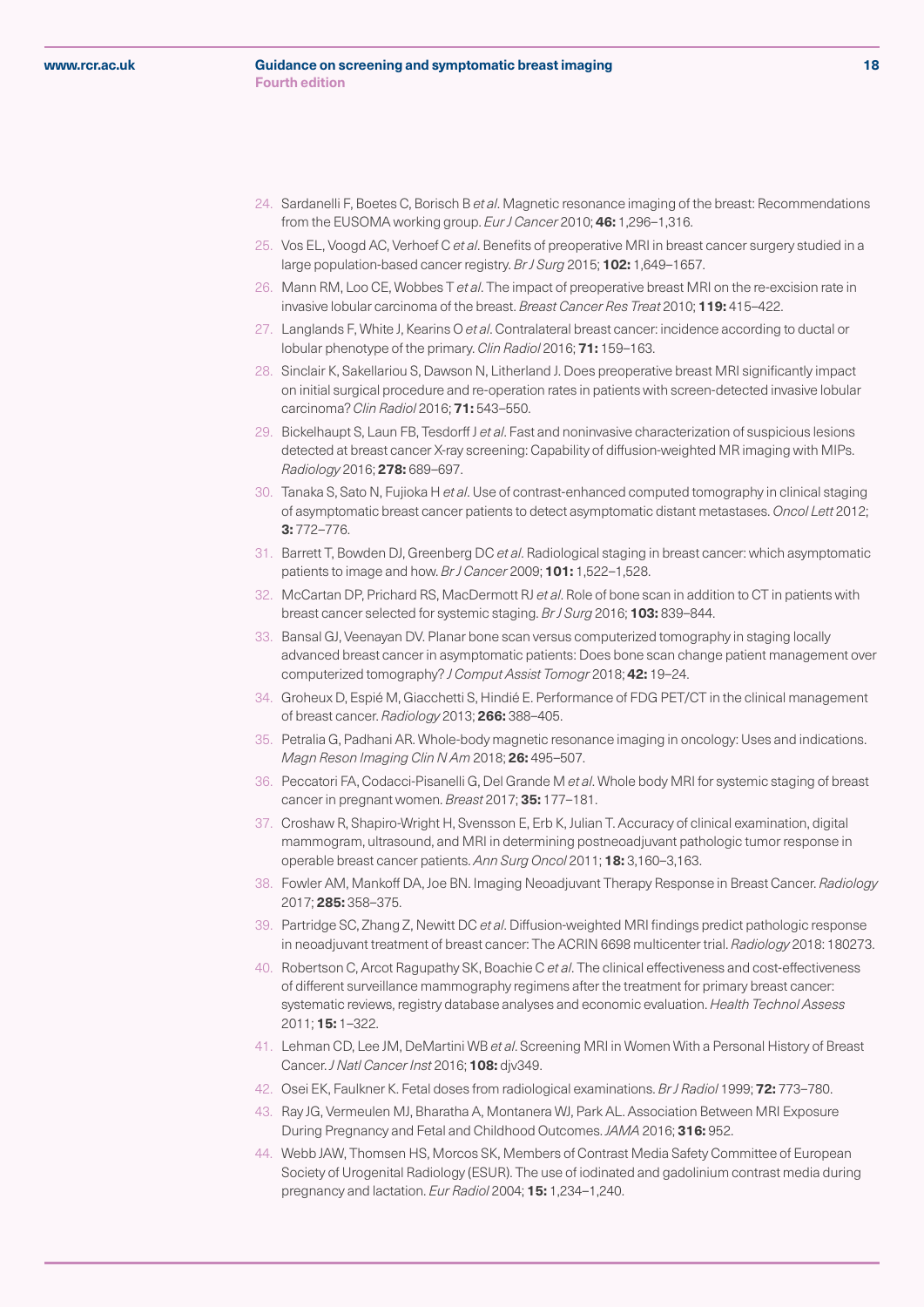#### **Guidance on screening and symptomatic breast imaging 19 Fourth edition**

- 45. Satram-Hoang S, Ziogas A, Anton-Culver H. Risk of second primary cancer in men with breast cancer. *Breast Cancer Research* 2007, **9:** R10
- 46. Maxwell AJ, Ridley NT, Rubin G *et al*. The Royal College of Radiologists Breast Group breast imaging classification. *Clin Radiol* 2009; **64:** 624–627.
- 47. Morris EA, Comstock CE, Lee CH. *ACR BI-RADS® Magnetic Resonance Imaging. In: ACR BI-RADS® Atlas, Breast Imaging Reporting and Data System*. Reston, VA: American College of Radiology, 2013.
- 48. http://www.gov.uk/government/publications/breast-screening-radiation-risk-with-digitalmammography/radiation-risk-with-digital-mammography-in-breast-screening (accessed September 14, 2018).
- 49. Warren LM, Dance DR, Young KC. Radiation risk of breast screening in England with digital mammography. *Br J Radiol* 2016; **89:** 20150897.
- 50. National Health Service Cancer Screening Programmes. *Review of Radiation Risk in Breast Screening*. Sheffield: NHSCSP, 2003.
- 51. Young KC, Oduko JM. Radiation doses received in the United Kingdom breast screening programme in 2010 to 2012. *Br J Radiol* 2016; **89:** 20150831. doi:10.1259/bjr.20150831.
- 52. The International Commission on Radiological Protection. *The 2007 Recommendations of the International Commission on Radiological Protection*. Annals of the ICRP, 2007.
- 53. Law J, Faulkner K, Young KC. Risk factors for induction of breast cancer by X-rays and their implications for breast screening. *Br J Radiol* 2007; **80:** 261–266.
- 54. Faulkner K. Mammography screening and genetic disposition to radiation risk. *Br J Radiol* 2007; **80:**  591–592.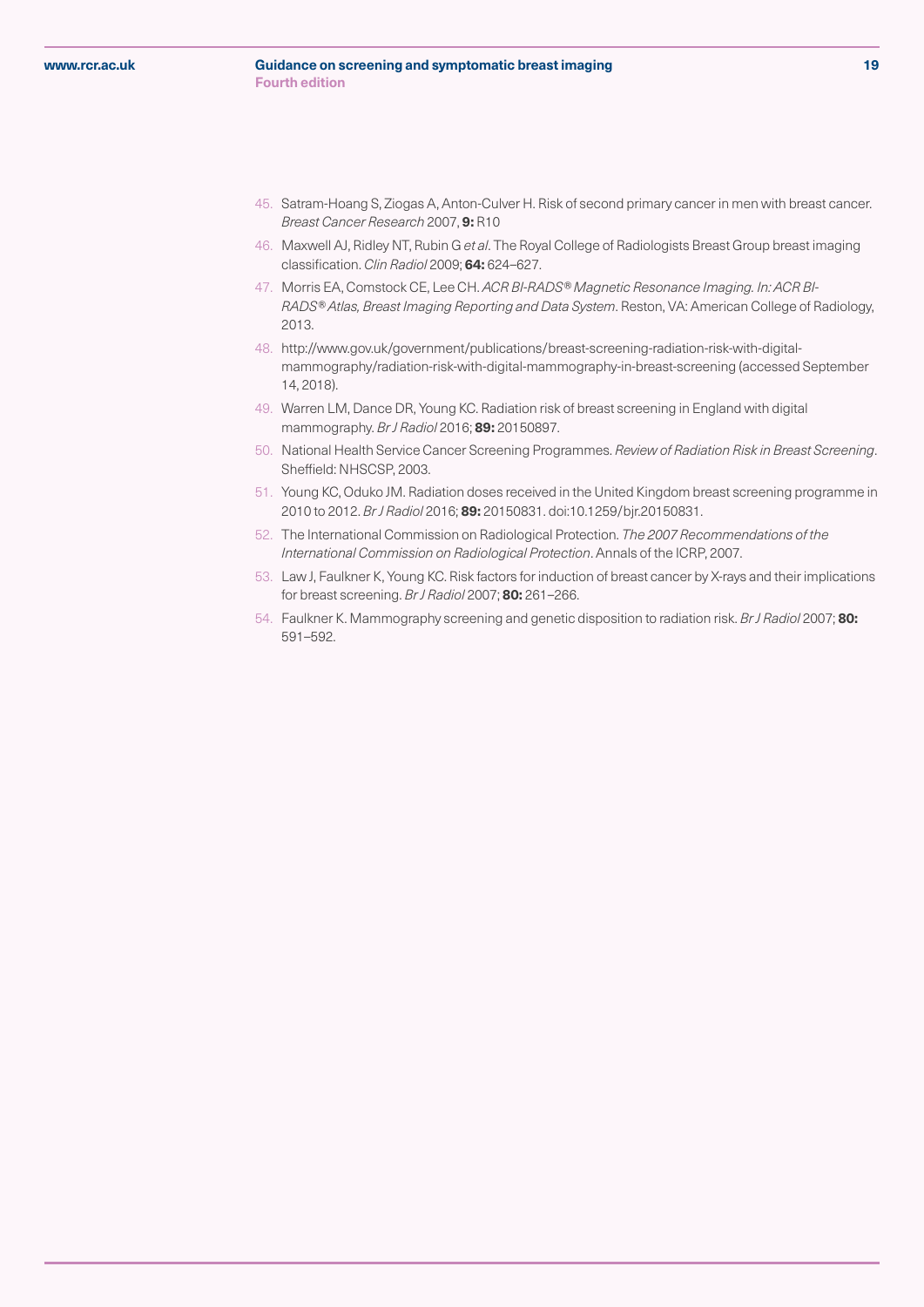#### **Guidance on screening and symptomatic breast imaging 20 Fourth edition**

# <span id="page-19-0"></span> **Breast Appendix 1. Classification of imaging findings**

These have previously been published as the Royal College of Radiologists Breast Group breast imaging classification.<sup>46</sup> A standardised classification aids communication of the perceived likelihood of malignancy and the need for further investigation.

The level of suspicion for malignancy on imaging should be categorised from 1 to 5, with each breast scored separately according to its most suspicious lesion. The numerical score should be prefixed to indicate the imaging modality – M (mammography), U (ultrasound) or MRI (magnetic resonance imaging).

| 1 Normal / no significant abnormality      | There is no significant imaging<br>abnormality.                                         |
|--------------------------------------------|-----------------------------------------------------------------------------------------|
| 2 Benign findings                          | The imaging findings are benign.                                                        |
| 3 Indeterminate / probably benign findings | There is a small likelihood of malignancy.<br>Further investigation is indicated.       |
| 4 Findings suspicious of malignancy        | There is a moderate likelihood of<br>malignancy. Further investigation is<br>indicated. |
| 5 Findings highly suspicious of malignancy | There is a high likelihood of malignancy.<br>Further investigation is indicated.        |

# **Axilla**

With the now widespread use of axillary ultrasound in patients with suspected or established breast cancer, variations of the above system have been applied to axillary ultrasound staging of the axilla. The following classification is recommended:

| A1 Normal / no significant abnormality      | There is no significant imaging<br>abnormality.                                           |
|---------------------------------------------|-------------------------------------------------------------------------------------------|
| A3 Indeterminate findings                   | There is a small risk of nodal metastatic<br>disease. Biopsy is normally indicated.*      |
| A4 Findings suspicious of malignancy        | There is a moderate risk of nodal<br>metastatic disease. Biopsy is normally<br>indicated. |
| A5 Findings highly suspicious of malignancy | There is a high risk of nodal metastatic<br>disease. Biopsy is normally indicated.        |

\*Where there is a relatively low suspicion of breast malignancy (M3 and/or U3), biopsy of A3 nodes may only be necessary if breast malignancy is confirmed.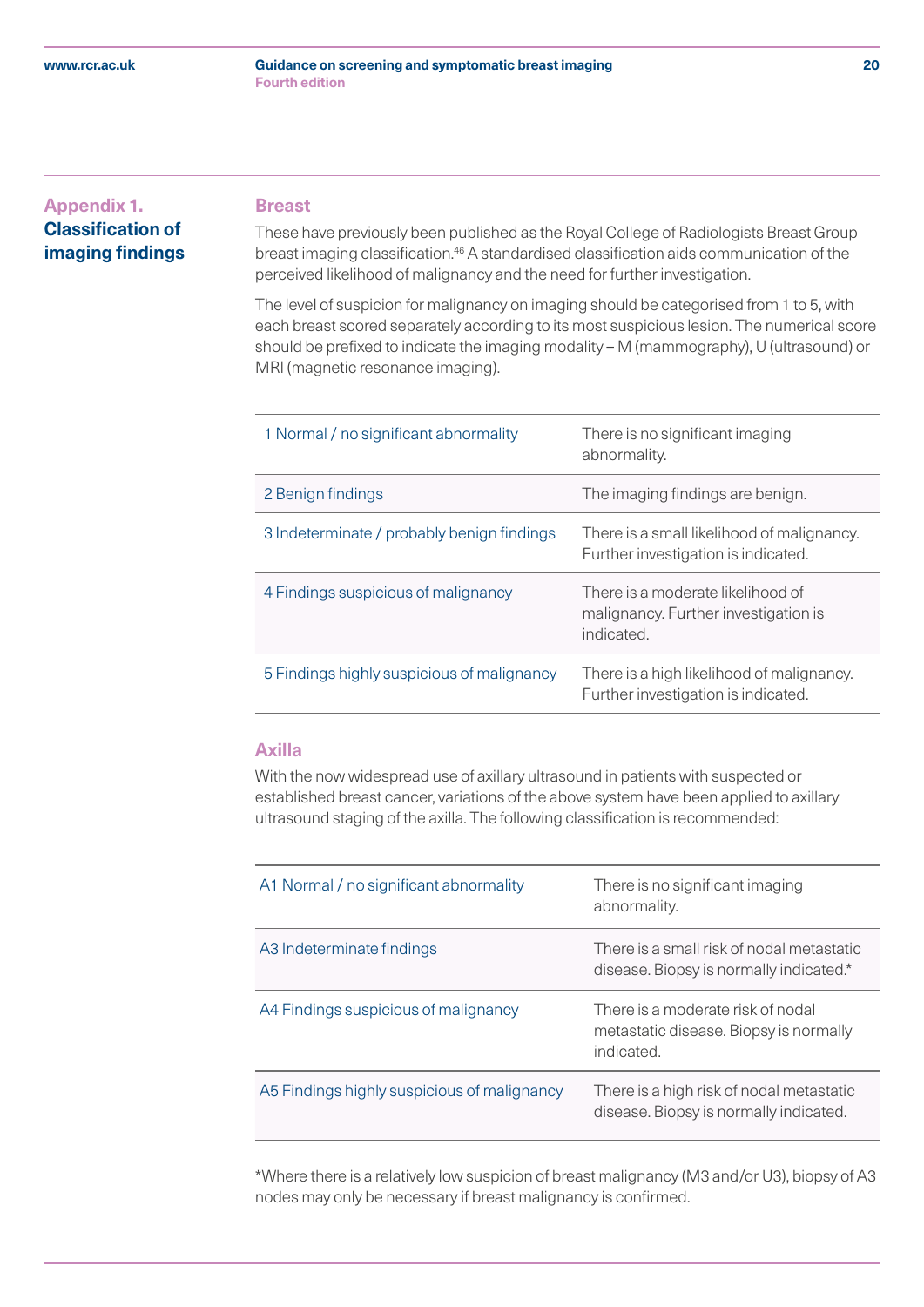#### **Guidance on screening and symptomatic breast imaging 21 Fourth edition**

# <span id="page-20-0"></span>**Appendix 2. Breast MRI protocol and reporting guidelines**

#### **Equipment and protocol**

The minimum field strength should be equivalent to 1.5T, using a dedicated minimum 8-channel diagnostic breast coil.

The following sequences are recommended:

High resolution T2 +/- fat saturation

Diffusion-weighted imaging (DWI). Two b values are adequate:

b50 (to remove intravoxel incoherent motion)

b850-1000 (according to magnet strength)

consider calculated high b value (b1500 or b2000)

 Dynamic contrast-enhanced – each acquisition time period not >60 seconds (preferably not >45 seconds), out to five minutes

High resolution 3D T1W fat suppressed GRE with isotropic voxels.

# **Reporting**

The use of consistent unified terminology using BI-RADS lexicon fifth edition is suggested, although the final score should normally be using the UK system (Appendix 1).<sup>47</sup> It is useful to comment on breast composition and level of background parenchymal enhancement.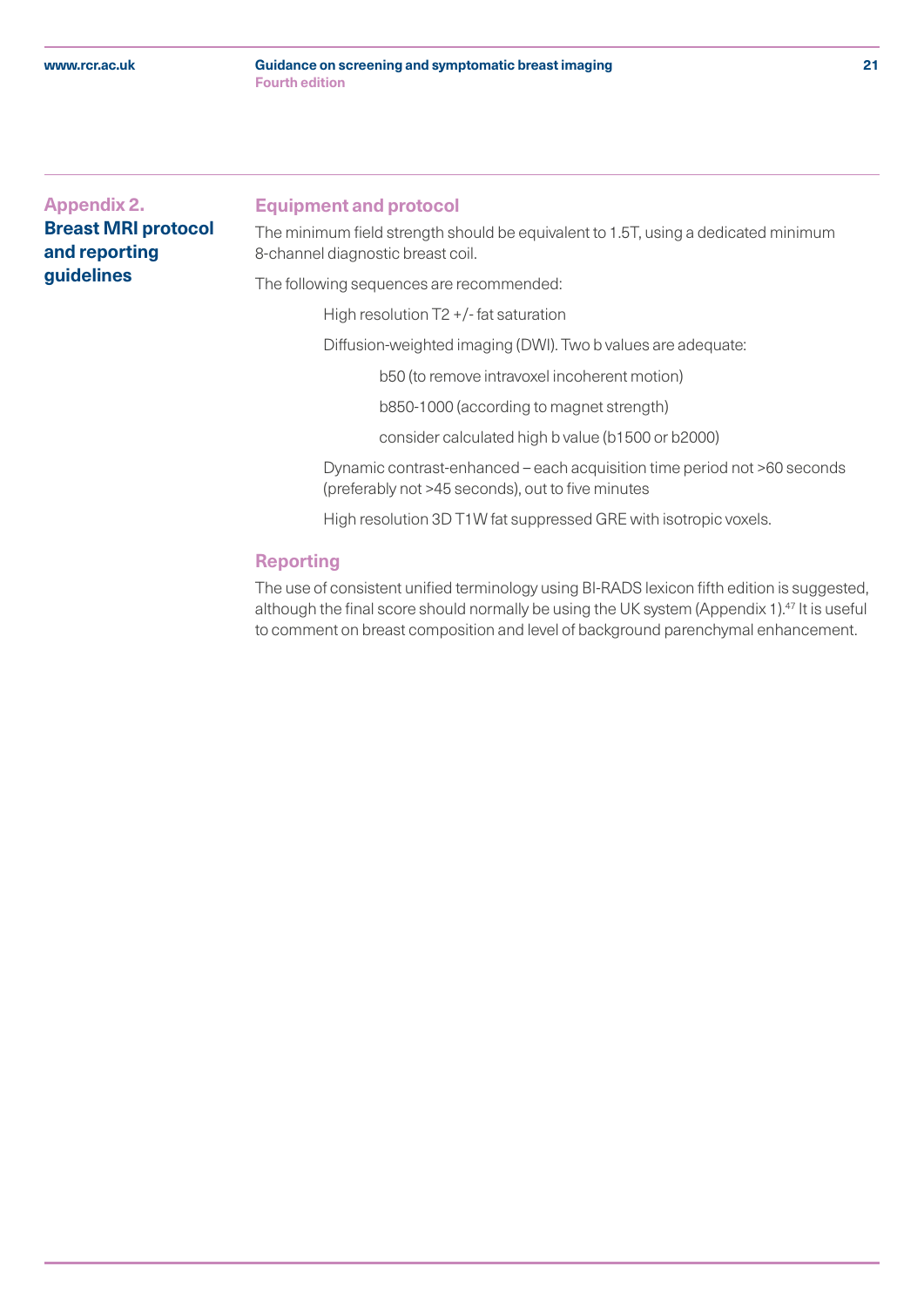# <span id="page-21-0"></span>**Appendix 3. Radiation risks in mammography**

 In 2017 Public Health England published a review, *Radiation risk with digital mammography in breast screening* which is based on a detailed study by Warren, Dance and Young.<sup>48,49</sup> The calculations were updated from the NHSBSP Report 54 to take into account changes in current practice:<sup>50</sup>

- § Mammography systems now use digital mammography, rather than film-screen, with different X-ray target and filter materials; this has reduced the average breast dose.
- The average mean glandular dose is now 3mGy per two-view examination, which was determined by Young and Oduko in a national survey of radiation dose in digital mammography.<sup>51</sup>
- § Recent publications have provided updated radiation risk coefficients from those used in the NHSBSP Report 54. The ICRP103 model was used in the work by Warren *et al*. 49,52
- Assumptions about mortality due to breast cancer outside screening have also changed due to improved treatments. In the literature, the mortality reduction in the population invited to screening averaged 20%, with a range from 15 to 30%. This value and range were used in the work by Warren *et al*.

Risks from low dose radiation exposure from mammography are estimated from risks arising from acute high exposures, but the risk may be reduced at low doses and so a correction factor is often used. Warren *et al* presented results in which reduction factors of 1 and 2 were applied in the estimation to cover the range of published values, leading to a range of values in their results.<sup>49</sup> The main findings, assuming 20% mortality reduction, were that:

- The risk of a radiation-induced cancer for a woman attending two-view full field digital mammographic screening in the NHSBSP is between 1 in 49,000 and 1 in 98,000 per visit.
- If a woman attends all seven screening examinations between the ages of 50 and 70, the risk of a radiation-induced cancer is between 1 in 7000 and 1 in 14,000.
- The estimated number of cancers detected by the NHSBSP for every cancer induced is between 400 and 800.
- The mortality benefit of screening exceeds the radiation-induced detriment by between 150:1 and 300:1 (average of all ages), and this ratio increases with age.
- For the small proportion of women with breasts of compressed thickness greater than 90 mm, who receive higher radiation doses, the benefit exceeds the risk by between 100:1 and 200:1.48

The risks associated with breast screening for younger women and women at higher risk due to genetic factors were considered by Law, Faulkner and Young.<sup>53</sup> They found that benefits exceeded risk down to age 40 years. Faulkner found that although radiation risk was higher for *BRCA1* and *BRCA2* carriers, the risk/benefit ratio remained constant.<sup>54</sup> These considerations have been largely superseded by NHSBSP guidance on the screening of women at higher risk of developing breast cancer, which in most cases recommends MRI instead of, or in addition to, digital mammography.10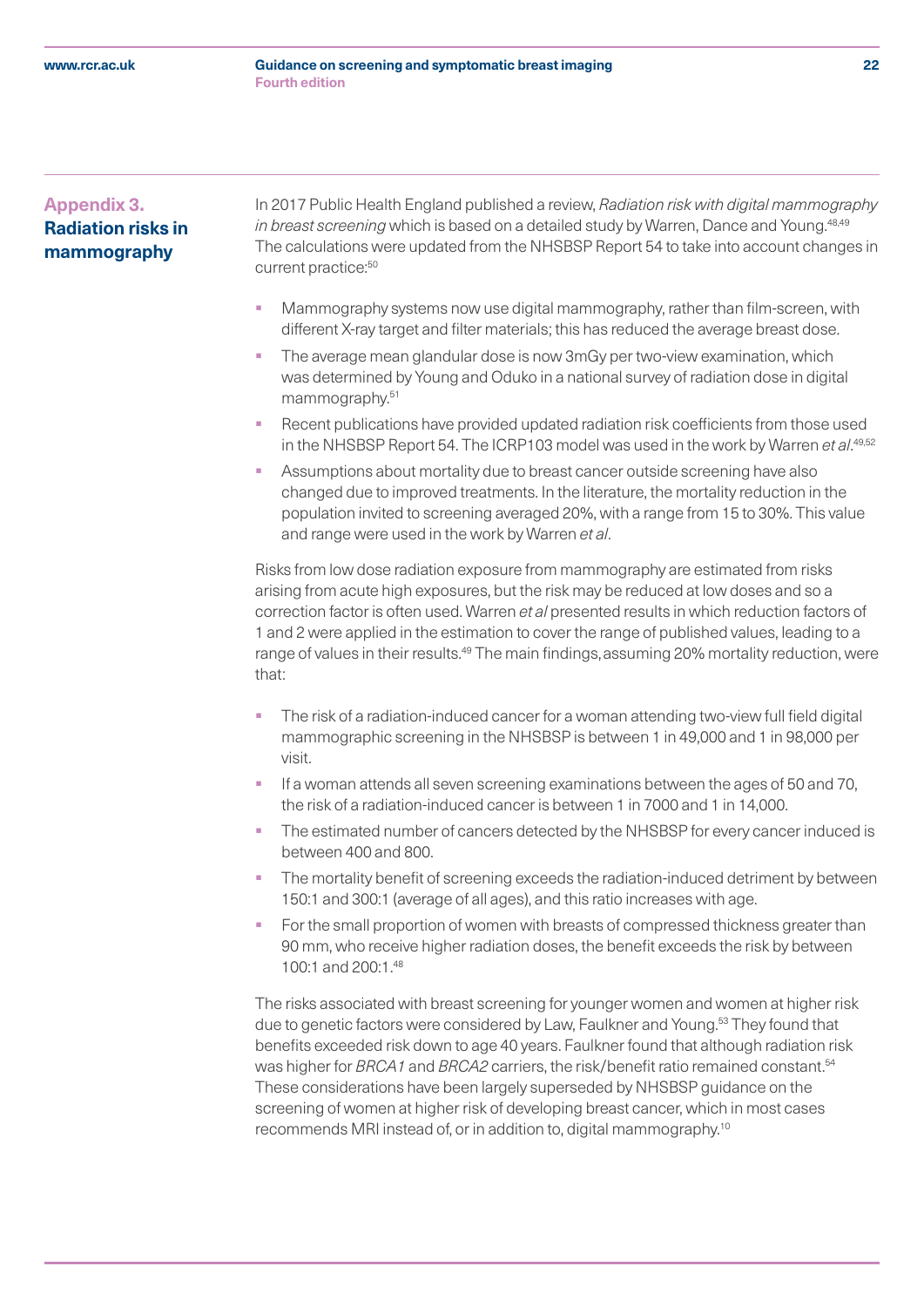#### **Guidance on screening and symptomatic breast imaging 23 Fourth edition**

# <span id="page-22-0"></span>**Appendix 4. Professional standards**

# **Radiologists involved in symptomatic breast imaging**

Radiologists with a special interest in symptomatic breast imaging should:

- Assume responsibility for the provision and quality of imaging in symptomatic breast services.
- § Have satisfied RCR training requirements, achieving a minimum competence of level 1, preferably level 2, breast imaging training as detailed in the RCR training curriculum 2016.
- Be personally involved in the interpretation and reporting of a minimum of 500 symptomatic mammograms per annum.
- Be part of a multidisciplinary team associated with a designated specialist breast unit.
- § Have appropriate contracted time (identified in a personal job plan) specifically designated for participation in multidisciplinary breast assessment. It is anticipated that a specialist breast radiologist will require two, and preferably three, programmed activities dedicated to breast assessment. This should include participation in diagnostic breast clinics organised in a manner which ensures that direct and timely consultation with the other members of the clinical team can take place.
- Participate in regular multidisciplinary clinical management meetings. Preparation for, and attendance at, these meetings may count towards the dedicated programmed activities specified above.
- § Ideally also participate in the NHSBSP.
- Be proficient in the following tasks:
	- Interpretation of mammograms and appropriately requested additional mammographic views.
	- Clinical history and examination as appropriate.
	- Ultrasound of the breast and axilla.
	- Needle biopsy of the breast core biopsy, and preferably also vacuum-assisted core biopsy, guided by ultrasound and preferably also stereotaxis.
	- Needle biopsy of the axilla core biopsy guided by ultrasound.
	- Localisation of impalpable breast lesions by ultrasound and/or stereotaxis.
	- Mammography and breast ultrasound reporting should use recognised and recommended descriptive terminology and should include details of size, site and nature of any abnormality with an opinion as to the likely diagnoses and recommendations for any further diagnostic procedure or intervention.
- Participate in a personal breast imaging audit and multidisciplinary breast service audit.
- Comply with the requirements for training and continuing professional development (CPD) as prescribed by the RCR and ensure that this includes appropriate breast imaging content (https://www.rcr.ac.uk/clinical-radiology/cpd/cpd-faqs).

# **Radiologists involved in the NHSBSP and other breast screening**

Professional standards for radiologists involved in the NHSBSP have been previously established (*Quality Assurance Guidelines for Breast Cancer Screening Radiology, NHSBSP Publication No 59, March 2011*).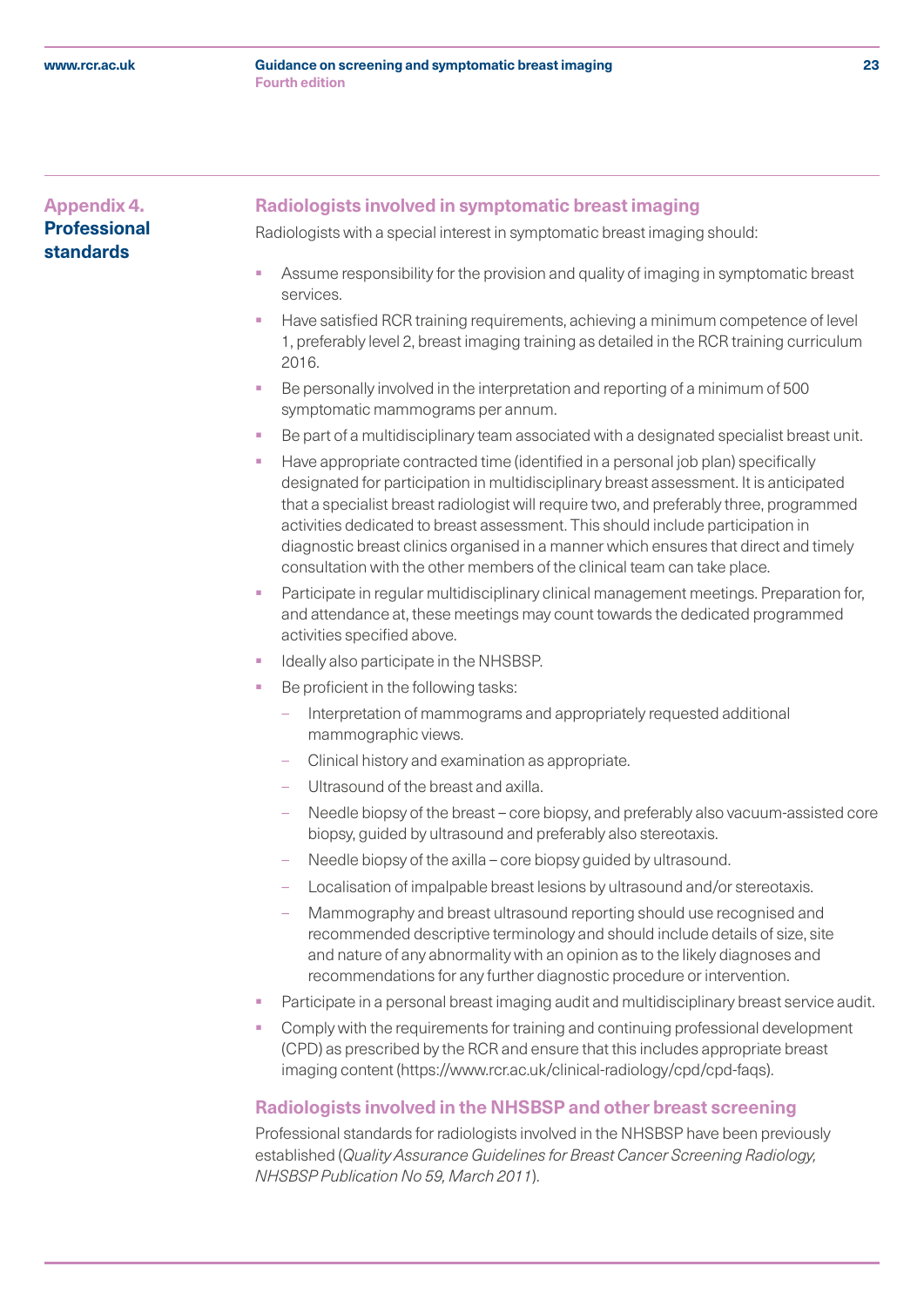The screening and symptomatic breast imaging guidelines are compared and summarised below:

| <b>Breast screening</b>                                                                                                                                                                         | <b>Symptomatic</b>                                                                                                                                                                                                 |
|-------------------------------------------------------------------------------------------------------------------------------------------------------------------------------------------------|--------------------------------------------------------------------------------------------------------------------------------------------------------------------------------------------------------------------|
| In order to maintain expertise each<br>radiologist involved in breast screening<br>should fulfil the following criteria:                                                                        | In order to maintain expertise each<br>radiologist involved in symptomatic<br>breast work should fulfil the following<br>criteria:                                                                                 |
| a. Be employed for a minimum of three<br>programmed activities dedicated to<br>direct clinical care in breast imaging                                                                           | a. Be employed for a minimum of two<br>programmed activities dedicated to<br>direct clinical care in breast imaging<br>with time specifically allocated for<br>multidisciplinary breast assessment                 |
| b. Undertake a minimum of 5,000<br>screening and/or symptomatic cases<br>per annum                                                                                                              | b. Undertake a minimum of 500<br>symptomatic cases per annum                                                                                                                                                       |
| In addition, each radiologist should fulfil<br>the following criteria:                                                                                                                          | In addition, each radiologist should fulfil<br>the following criteria:                                                                                                                                             |
| a. Have attended an RCR-approved<br>course                                                                                                                                                      | a. Have attended an RCR-approved<br>course                                                                                                                                                                         |
| b. Be normally involved and skilled in all<br>aspects of breast screening, including<br>mammography reading, screening<br>assessment and MDT meetings at<br>which screening cases are discussed | b. Be normally involved and skilled in<br>all aspects of symptomatic breast<br>imaging, including mammography<br>interpretation, breast assessment and<br>MDT meetings at which symptomatic<br>cases are discussed |
| c. Attend regular multidisciplinary clinical<br>management meetings                                                                                                                             | c. Attend regular multidisciplinary<br>clinical management meetings                                                                                                                                                |
| d. Comply with RCR requirements for<br>training and CPD                                                                                                                                         | d. Comply with RCR requirements for<br>training and CPD                                                                                                                                                            |
| e. Have access to pathology and surgical<br>follow-up data                                                                                                                                      | e. Have access to pathology and<br>surgical follow-up data                                                                                                                                                         |
| f. Undertake formal audits of performance                                                                                                                                                       | f. Undertake formal audits of<br>performance                                                                                                                                                                       |
| g. Participate in an approved radiologists'<br>performance quality assurance scheme<br>for mammography                                                                                          |                                                                                                                                                                                                                    |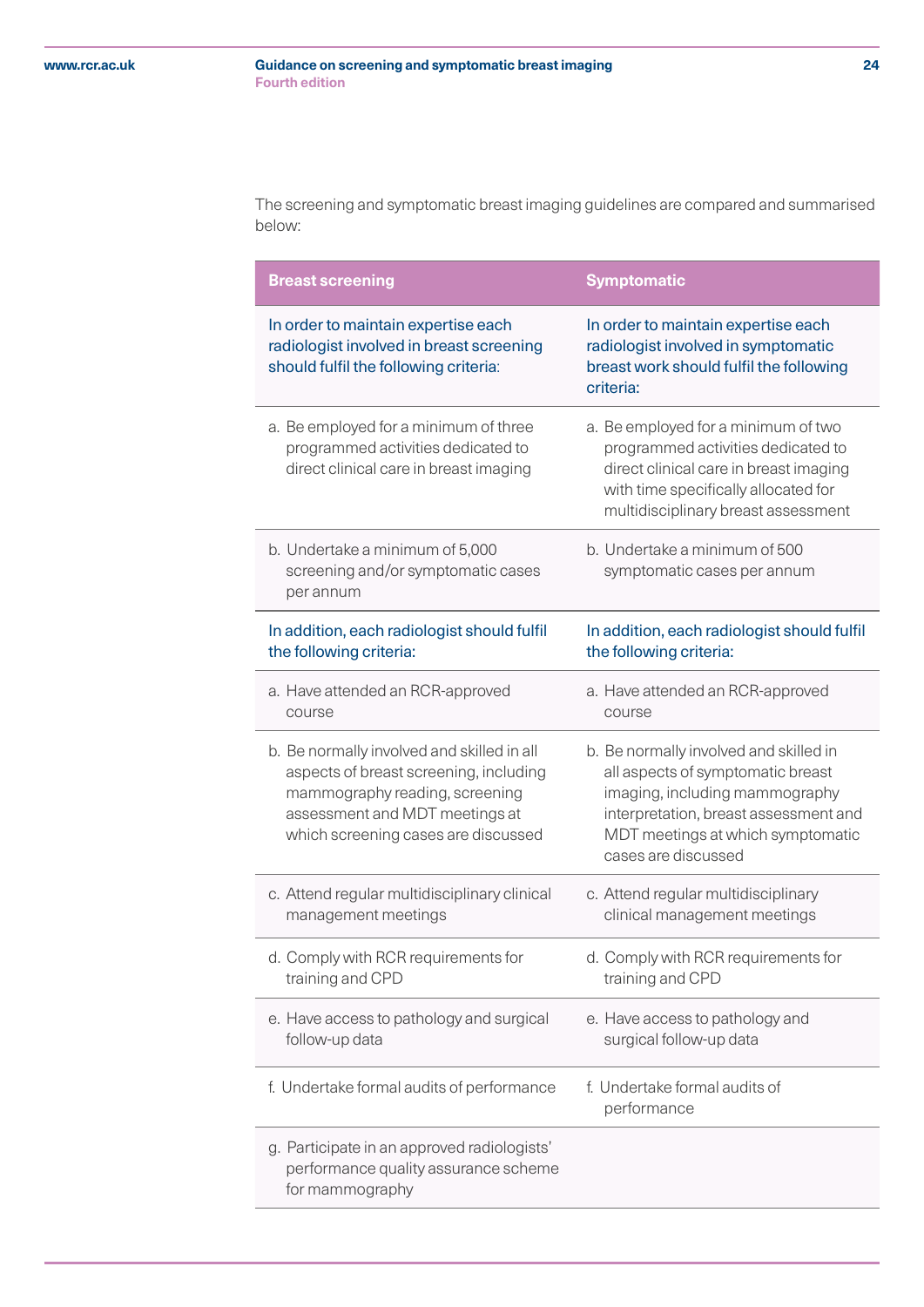#### **Guidance on screening and symptomatic breast imaging 25 Fourth edition**

| It would be advantageous also to meet<br>the following criteria:                                                | It would be advantageous also to meet<br>the following criteria:                                                |
|-----------------------------------------------------------------------------------------------------------------|-----------------------------------------------------------------------------------------------------------------|
| a. Be involved with symptomatic breast<br>work                                                                  | a. Be involved with breast screening                                                                            |
| b. Have skills in clinical examination                                                                          | b. Have skills in clinical examination                                                                          |
| c. Have training in communication and<br>'breaking bad news' as required by the<br>cancer peer review standards | c. Have training in communication and<br>'breaking bad news' as required by the<br>cancer peer review standards |
|                                                                                                                 | d. Participate in an approved<br>radiologists' performance quality<br>assurance scheme for mammography          |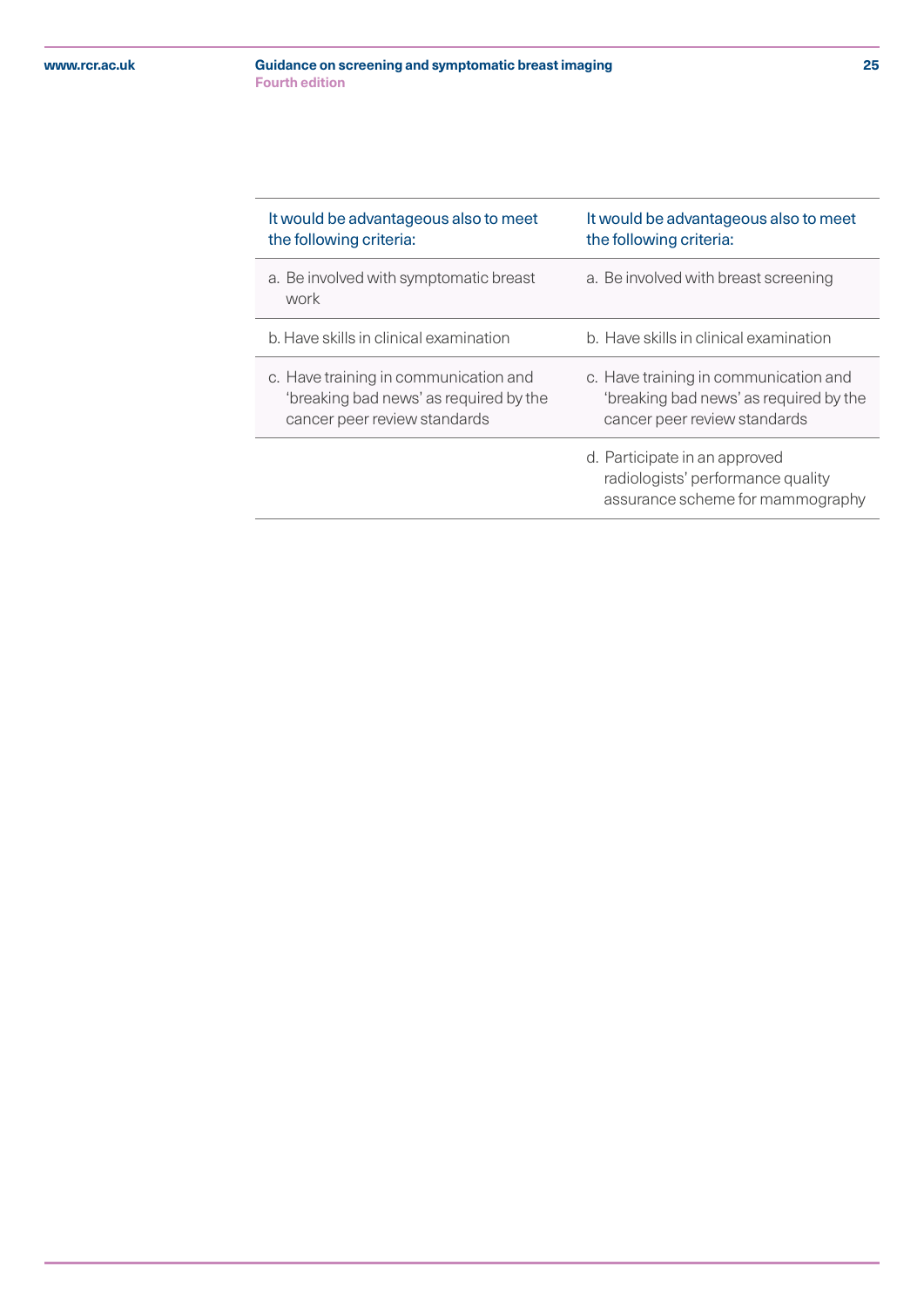#### **Guidance on screening and symptomatic breast imaging 26 Fourth edition**

# <span id="page-25-0"></span>**Terminology**

| BIA-ALCL      | breast implant-associated anaplastic large cell lymphoma           |
|---------------|--------------------------------------------------------------------|
| <b>BSBR</b>   | <b>British Society of Breast Radiology</b>                         |
| CC            | craniocaudal                                                       |
| <b>CESM</b>   | contrast-enhanced spectral mammography                             |
| <b>CPD</b>    | continuing professional development                                |
| <b>CT</b>     | computed tomography                                                |
| <b>DBT</b>    | digital breast tomosynthesis                                       |
| <b>DWI</b>    | diffusion-weighted imaging                                         |
| <b>DWIBS</b>  | diffusion-weighted imaging with background-body-signal-suppression |
| <b>FDG</b>    | fluorodeoxyglucose                                                 |
| <b>FFDM</b>   | full-field digital mammography                                     |
| <b>FNAC</b>   | fine-needle aspiration cytology                                    |
| <b>IBTR</b>   | ipsilateral breast tumour recurrence                               |
| <b>MCBC</b>   | metachronous contralateral breast cancer                           |
| <b>MDP</b>    | methylene diphosphonate                                            |
| <b>MLO</b>    | mediolateral oblique                                               |
| <b>MRI</b>    | magnetic resonance imaging                                         |
| PET-CT        | positron emission tomography - computed tomography                 |
| <b>NHSBSP</b> | National Health Service Breast Screening Programme                 |
| US            | ultrasound                                                         |
| <b>WBUS</b>   | whole breast ultrasound                                            |
|               |                                                                    |

# **Acknowledgements**

The following individuals contributed to the writing of these guidelines:

Dr Megan Bydder, Manchester

Dr Eleanor Cornford, Cheltenham

- Dr Julie Cox, Sunderland
- Dr Hilary Dobson, Glasgow
- Professor Andy Evans, Dundee
- Dr Simon Lowes, Gateshead
- Professor Iain Lyburn, Cheltenham
- Dr Anthony Maxwell, Manchester (editor)
- Dr Jonathan Nash, Portsmouth
- Dr Jenny Oduko, Guildford
- Dr Alan Redman, Gateshead
- Dr Tharsi Sarvananthan, London
- Dr Nisha Sharma, Leeds
- Dr Sheetal Sharma, Liverpool
- Dr Sarah Vinnicombe, Cheltenham